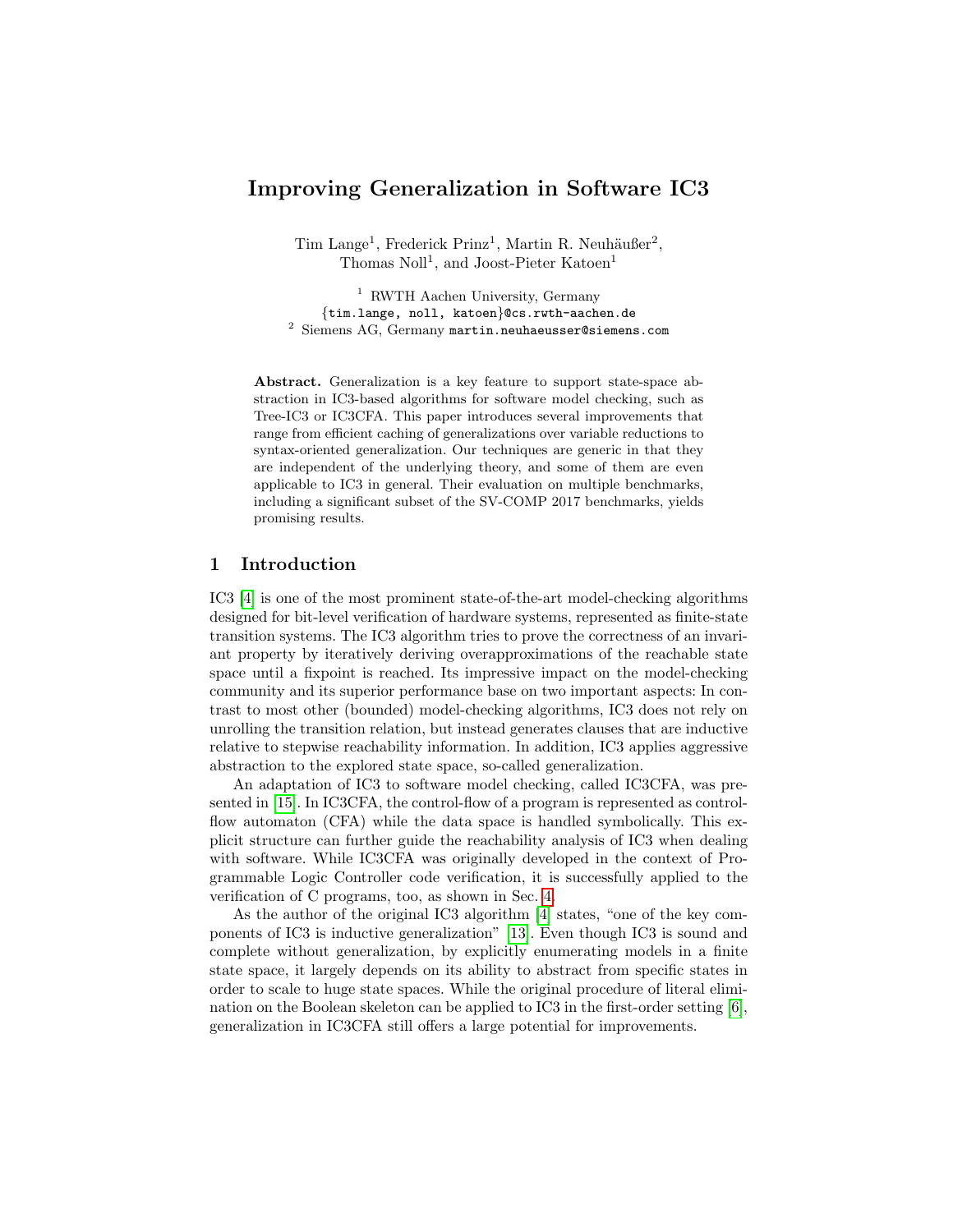Our contributions are five small and elegant modifications of the generalization procedure of IC3CFA that improve the overall performance of IC3CFA by up to two orders of magnitude for certain benchmarks and allow us to verify ten instances more than using IC3-style generalization, with a verification time that is in total 10% lower. In addition, our improvements are general in the sense that the presented algorithms are independent of the underlying SMT theory and support existing generalization methods, such as unsatisfiable cores [\[4\]](#page-15-0), obligation ordering [\[12\]](#page-15-4) and interpolation [\[3\]](#page-15-5).

Another approach to software model checking with  $\text{IC}3$  is TreeIC3 [\[6\]](#page-15-3), which iteratively derives a tree-like structure given in terms of an abstract reachability tree (ART) and computes abstractions of candidate counterexamples. However, generalization is not discussed in [\[6\]](#page-15-3). [\[18\]](#page-15-6) presents an algorithm to apply IC3 to software model checking using the theory of quantifier-free bitvector formulas, thereby lifting standard IC3 from one-dimensional to multi-dimensional Boolean variables. Due to this restriction to bit vectors, the algorithm is highly theoryaware and cannot be applied to other theories such as unbounded integers. It utilizes the standard generalization of IC3. [\[14\]](#page-15-7) also addresses IC3-style software model checking, but focuses on pushdown automata and general Horn clauses, as well as linear real arithmetic. [\[3\]](#page-15-5) utilizes the ideas of IC3 to enhance a predicate abstraction/refinement-based analysis of infinite-state systems by using counterexamples to induction to guide the refinement process of the predicates. In [\[7\]](#page-15-8), the authors use the Tree-IC3 algorithm [\[6\]](#page-15-3) and combine it with implicit predicate abstraction. By abstracting the exact transition relation, they are able to verify a software system in terms of a purely abstract state space by executing a Boolean IC3 algorithm, using only the basic generalization of IC3.

In the remainder we provide basic concepts for IC3CFA generalization in Sec. [2,](#page-1-0) present our contributions to the generalization procedure in Sec. [3,](#page-5-0) and show their evaluation in Sec. [4.](#page-11-0) We conclude with a short summary and outlook in Sec. [5.](#page-14-0) Proofs are provided in the appendix.

### <span id="page-1-0"></span>2 Preliminaries

To abstract from different input languages and to maintain a small set of commands, we use a guarded command language (GCL) for loop-free code.

<span id="page-1-1"></span>Definition 1 (GCL commands). The syntax of the Guarded Command Language (GCL) is defined as

$$
\mathcal{C} ::= \mathit{Assume} \; b \mid x := a \mid \mathcal{C}_1; \mathcal{C}_2 \mid \mathcal{C}_1 \Box \mathcal{C}_2,
$$

where x is a variable and

$$
a ::= z \mid x \mid a_1 \diamond a_2
$$
  

$$
b ::= true \mid false \mid a_1 \circ a_2 \mid b_1 \wedge b_2
$$

with  $z \in \mathbb{Z}, \, \diamond \in \{+, -, *, /, \% \}, \, \text{and } \circ \in \{=, \neq, \leq, \geq, <, > \}.$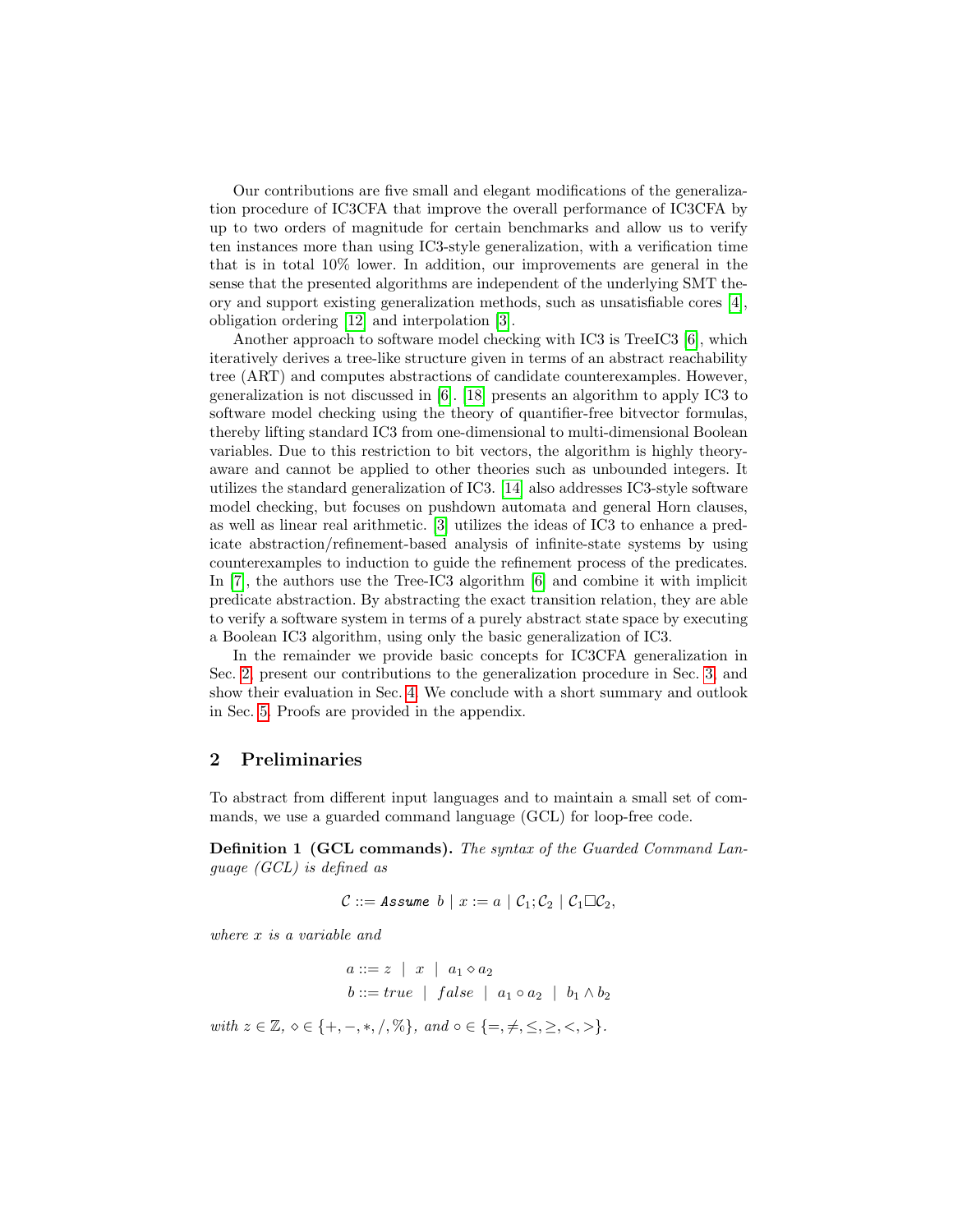For our modifications to the generalization algorithm, we disallow disjunction and negation in Boolean expressions of Assume commands. We can compensate this restriction by nondeterministic branching using the  $\Box$  operator and pushing negations into relational operators, which are closed under negation. While this may seem overly restrictive, it is necessary to enable some of our improvements, in particular those presented in Sec. [3.1.](#page-5-1) GCL only supports loop-free code. To manipulate control flow we use a control-flow automaton [\[15\]](#page-15-1):

Definition 2 (Control-flow automaton). A control-flow automaton (CFA) is a tuple  $A = (L, G, \ell_0, \ell_E)$  of locations  $L = \{\ell_0, \ldots, \ell_n\}$ , edges  $G \subseteq L \times GCL \times$ L, initial location  $\ell_0 \in L$  and error location  $\ell_E \in L$ .

Furthermore we use the GCL command  $\mathcal C$  of edge  $e = (l, \mathcal C, l') \in G$  to define the quantifier-free first-order term  $T_e$  of e, i.e. the term representing the semantics of C, transforming unprimed current states  $\varphi$  to primed successor states  $\varphi'$ by replacing every variable x in  $\varphi$  by x'. Given a subset V of variables in CFA edges, a cube  $c \in Cube$  over V is defined as a conjunction of *literals*, each literal being a variable or its negation in the propositional case and a theory atom or its negation in the quantifier-free first-order case. The negation of a cube, i.e. a disjunction of literals, is called a *clause*. A frame  $F \in Frame$  is defined as a conjunction of clauses. For simplicity, we will refer to cubes and frames as sets of implicitly conjoined literals and clauses, respectively. To facilitate this reasoning, we will distinguish between two different, converse perspectives: Given two cubes  $c_1$  and  $c_2$ , then  $c_1 \subseteq c_2$  holds if the set of literals of  $c_1$  is a subset of the literals of  $c_2$ . However, if we think of a cube as a symbolic representation of states, then  $c_1$  represents more states than  $c_2$ . To take this converse perspective into account, we introduce the partial order  $\sqsubseteq$ :

**Definition 3.** Given two cubes  $c_1$  and  $c_2$ , let  $c_2 \sqsubseteq c_1$  iff  $c_1 \subseteq c_2$ .

Similar to the definition of relative inductivity [\[4\]](#page-15-0), [\[15\]](#page-15-1) defines relative inductivity for single edges of a CFA as follows:

<span id="page-2-3"></span>Definition 4 (Edge-relative inductivity [\[15\]](#page-15-1)). Assuming frame  $F_{(i-1,\ell)}$  and cube c at location  $\ell'$ , we define inductivity of c edge-relative to  $F_{(i-1,\ell)}$  along edge  $e = (\ell, \mathcal{C}, \ell')$  by

<span id="page-2-2"></span><span id="page-2-0"></span>
$$
F_{(i-1,\ell)} \wedge T_e \Rightarrow \neg c' \qquad , \text{ if } \ell \neq \ell' \qquad (1)
$$

$$
F_{(i-1,\ell)} \wedge \neg c \wedge T_e \Rightarrow \neg c' \qquad , \text{ if } \ell = \ell'. \tag{2}
$$

We define the predicate rellnd<sub>e</sub>( $F_{(i-1,\ell)}, c$ ) to hold iff c is inductive edge-relative to  $F_{(i-1,\ell)}$  along e.

<span id="page-2-1"></span>While this holds for IC3CFA without generalization, [\(2\)](#page-2-0) cannot be applied in the presence of generalization any more.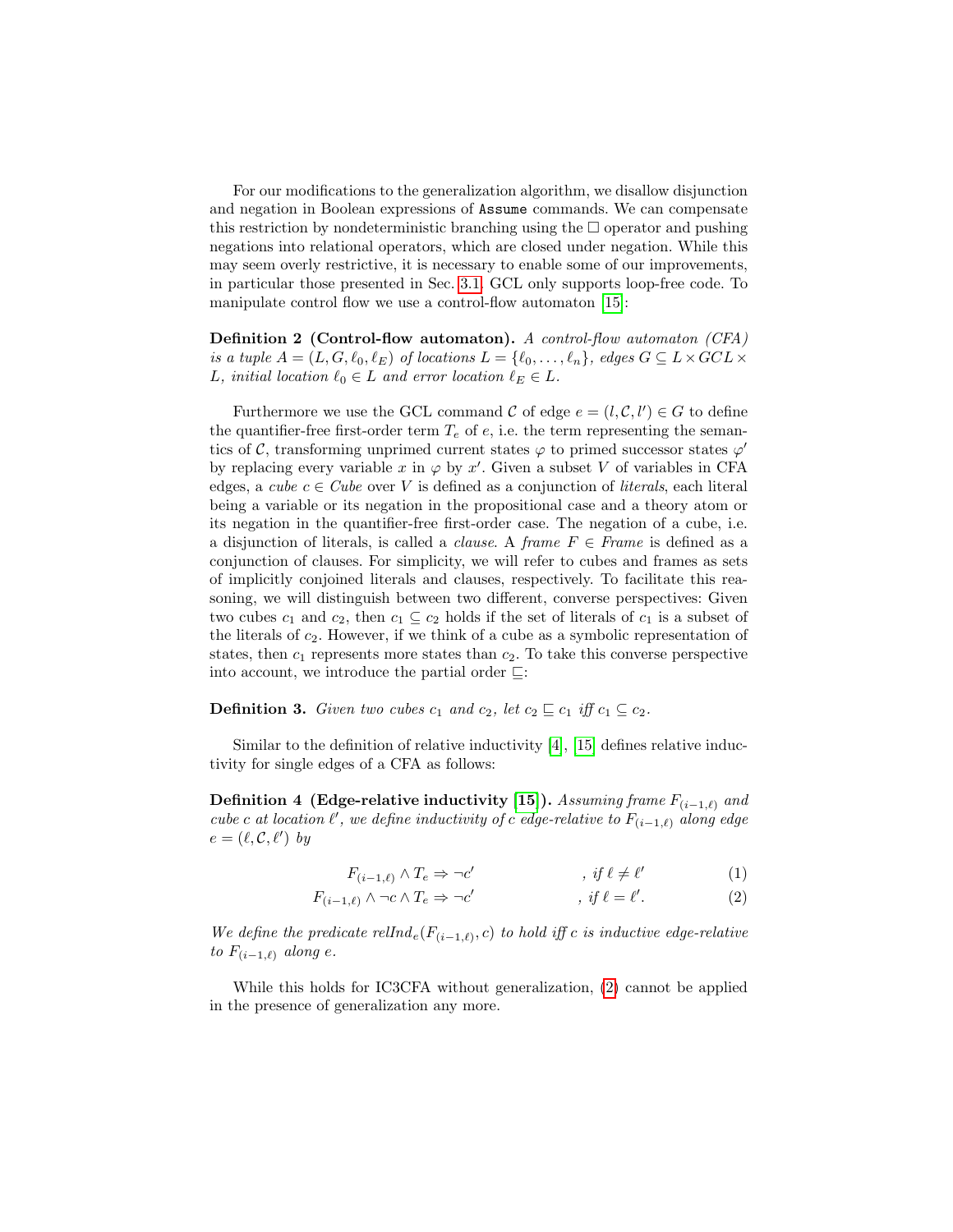**Lemma 1.** Given two distinct edges  $e_1 = (\ell_1, C_1, \ell')$   $e_2 = (\ell_2, C_2, \ell')$  with  $\ell_1 \neq \ell'$  $\ell_2$  and two frames  $F_1 = F_{(i-1,\ell_1)}$  and  $F_2 = F_{(i-1,\ell_2)}$ , Generalization does not preserve [\(2\)](#page-2-0):

$$
(F_1 \land T_{e_1} \Rightarrow \neg g_1') \land (F_2 \land \neg g_2 \land T_{e_2} \Rightarrow \neg g_2')
$$
  
\n
$$
\implies ((F_1 \land T_{e_1}) \lor (F_2 \land \neg (g_1 \land g_2) \land T_{e_2})) \Rightarrow \neg (g_1' \land g_2')
$$

As a result of Lemma [1,](#page-2-1) we will only use [\(1\)](#page-2-2) for all inductivity queries in the remainder. Like [\[4\]](#page-15-0), we check validity of [\(1\)](#page-2-2) by checking whether

$$
F \wedge T_{\ell_1 \to \ell_2} \wedge c'
$$

is unsatisfiable.

Analogously to a Boolean generalization of IC3 [\[4\]](#page-15-0), we can define a generalization that preserves edge-relative inductivity.

<span id="page-3-0"></span>Definition 5 (Edge-relative inductive generalization). We call a function  $gen : Frame \times Cube \times GCL \rightarrow Cube \ an \ edge\text{-}relative \ inductive \ generalization for$ edge e if the following holds for every cube c and every frame  $F$ :

1. gen $(F, c, e) \subseteq c$ 2.  $relInd_e(F, c) \Rightarrow relInd_e(F, gen(F, c, e)).$ 

### IC3

Let  $S = (X, I, T)$  be a transition system over a finite set X of Boolean variables, and  $I(X)$  and  $T(X, X')$  two propositional formulas describing the initial condition over variables in  $X$ , and the transition relation over  $X$  and next-state primed successors  $X'$ , respectively. Given a propositional formula  $P(X)$ , we want to verify that  $P$  is an  $S$ -invariant, i.e. that every state in  $S$  that is reachable from a state in I satisfies  $P$ . Sometimes also an inverted formulation is used like in [\[9\]](#page-15-9) where  $\neg P$  states are *bad states* and we want to show that no bad state is reachable from any of the initial states. The main idea of the IC3 algorithm [\[4\]](#page-15-0) is to show that P is *inductive*, i.e. that  $I \Rightarrow P$  and  $P \wedge T \Rightarrow P'$  hold, which entails that P is an S-invariant. However, the reverse implication does generally not apply. Therefore the goal of IC3 is to produce a so-called inductive strengthening F of P, s.t.  $F \wedge P$  is inductive. In contrast to its predecessor FSIS [\[5\]](#page-15-10), IC3 constructs F incrementally. This incremental construction is based on a dynamic sequence of frames  $F_0, \ldots, F_k$  for which

$$
I \Rightarrow F_0 \tag{3}
$$

$$
F_i \Rightarrow F_{i+1} \qquad \qquad , \text{ for } 0 \le i < k \tag{4}
$$

$$
F_i \Rightarrow P \qquad \qquad , \text{ for } 0 \le i \le k \tag{5}
$$

$$
F_i \wedge T \Rightarrow F'_{i+1} \qquad \qquad , \text{ for } 0 \le i < k \tag{6}
$$

has to hold in order to produce an inductive invariant. Note that  $k$  is a dynamic bound that will be extended by IC3 on demand. Due to the usage of a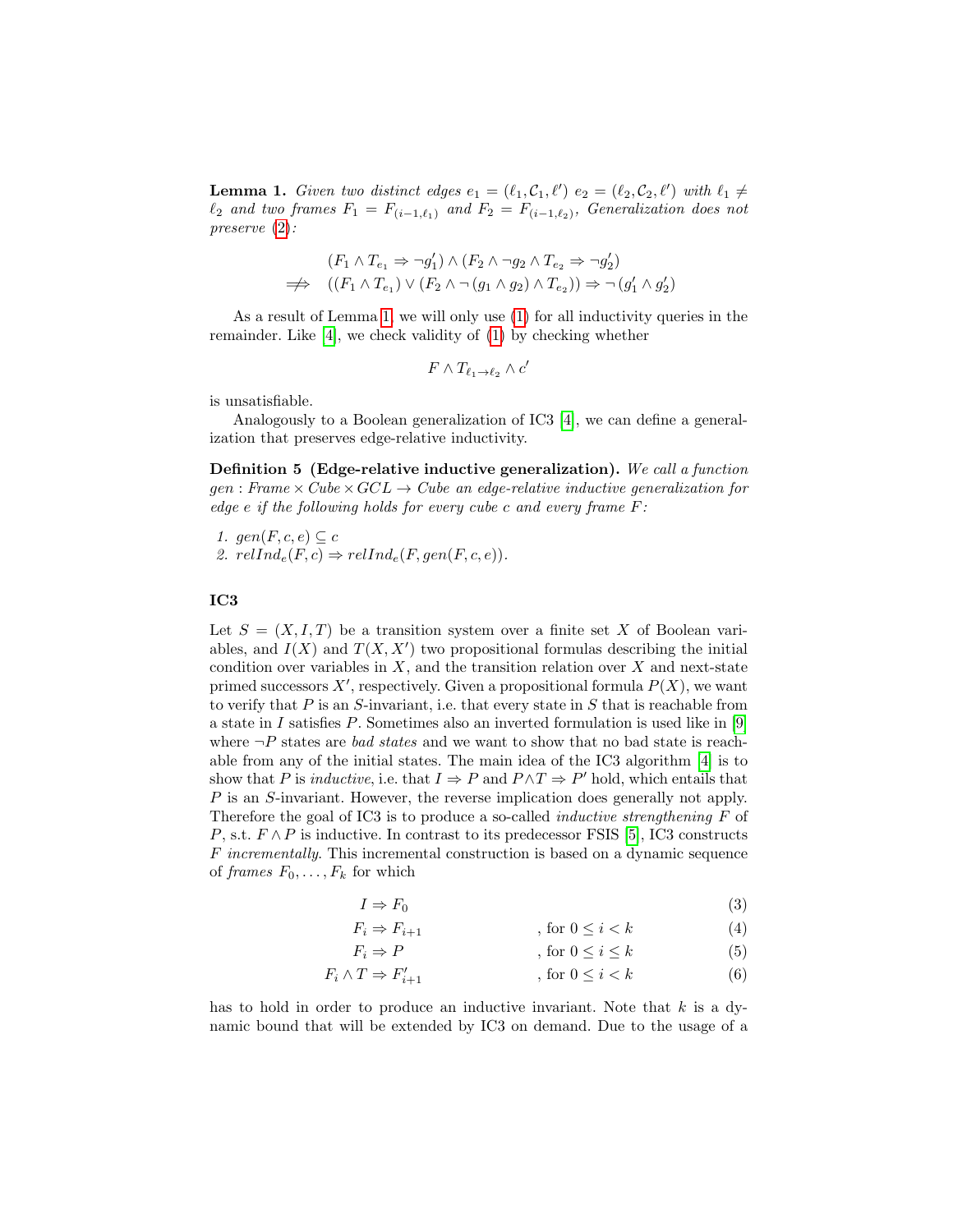satisfiability (SAT) solver, [\[4\]](#page-15-0) uses the implication  $F \Rightarrow F'$  to compare frames. This semantic check covers the syntactic check whether  $F \subseteq F'$ . The algorithm starts with initial checks for 0- and 1-step reachable states in  $\neg P$  and afterwards initializes the first frame  $F_0$  to I. The rest of the algorithm can be divided into an inner and an outer loop, sometimes referred to as blocking and propagation phases.

The outer loop iterates over the maximal frame index  $k$ , looking for states in  $F_k$  that can reach  $\neg P$ , so-called *counterexamples to induction* (CTI). If such a CTI exists, it is analyzed in the inner loop, the blocking phase. If no such CTI exists, IC3 tries to propagate clauses learned in frame  $F_i$  forward to  $F_{i+1}$ , for  $0 \leq i \leq k$ . In the end it checks for termination, which is given if  $F_i = F_{i+1}$  for some  $0 \leq i < k$ .

The blocking phase decides whether a CTI is reachable from I or not. For this purpose, it maintains a set of pairs of frame index and symbolic states in form of a cube, called *proof obligations*. From this set it picks a pair  $(i, c)$  with smallest frame index *i*. For  $(i, c)$ , IC3 checks whether  $\neg c$  is inductive relative to  $F_{i-1}$ . If it is, we can block c in frames  $F_j$  for  $0 \leq j \leq i+1$ . But rather than just adding  $\neg c$ , IC3 tries to obtain a clause  $cl \subseteq \neg c$  excluding more states. This *generalization* of  $\neg c$  is added to the frames. If  $\neg c$  is not inductive relative to  $F_{i-1}$ , this means that there exists an  $F_{i-1}$  predecessor p reaching c. IC3 therefore adds  $(i-1, p)$ as proof obligation. The blocking phase terminates at obligation  $(0, p)$ , in which case there exists a counterexample path, or when for every proof obligation  $(i, c)$ it holds that  $i > k$ , i.e. every predecessor of the CTI is relative inductive.

IC3CFA [\[15\]](#page-15-1) adapts IC3 to software model checking, based on the idea to exploit the structure of the CFA of a program to guide the search of IC3. For this purpose, [\[15\]](#page-15-1) proposes an algorithm similar to the original IC3: It starts searching for CTIs by computing states in every predecessor location of the error location  $\ell_F$  (representing all bad states) using weakest preconditions. Those states at their respective index and location are stored as proof obligations. As long as the obligation queue is non-empty, the algorithm picks an obligation with minimal index and checks whether the obligation is inductive edge-relative to the location-specific predecessor frame on every incoming edge. If the inductivity check succeeds, the cube is generalized and blocked by adding it to the frame matrix at the respective index and location. If the check does not succeed, a predecessor is computed and added to the obligation queue. If at some point the initial location  $\ell_0$  is reached, a counterexample can be reported. If, on the other hand, the obligation queue becomes empty, the strengthening of frames up to bound  $k$  is complete and termination is checked. The termination condition verifies that for some i, at every location the frame with index i is equal to the frame with index  $i+1$ . If this condition is not met, the algorithm proceeds by increasing its bound to  $k+1$ . [\[15\]](#page-15-1) shows that the original IC3CFA algorithm, without any generalization, already outperforms some other IC3 algorithms for software, such as TreeIC3 and the trivial lifting to IC3SMT [\[6\]](#page-15-3).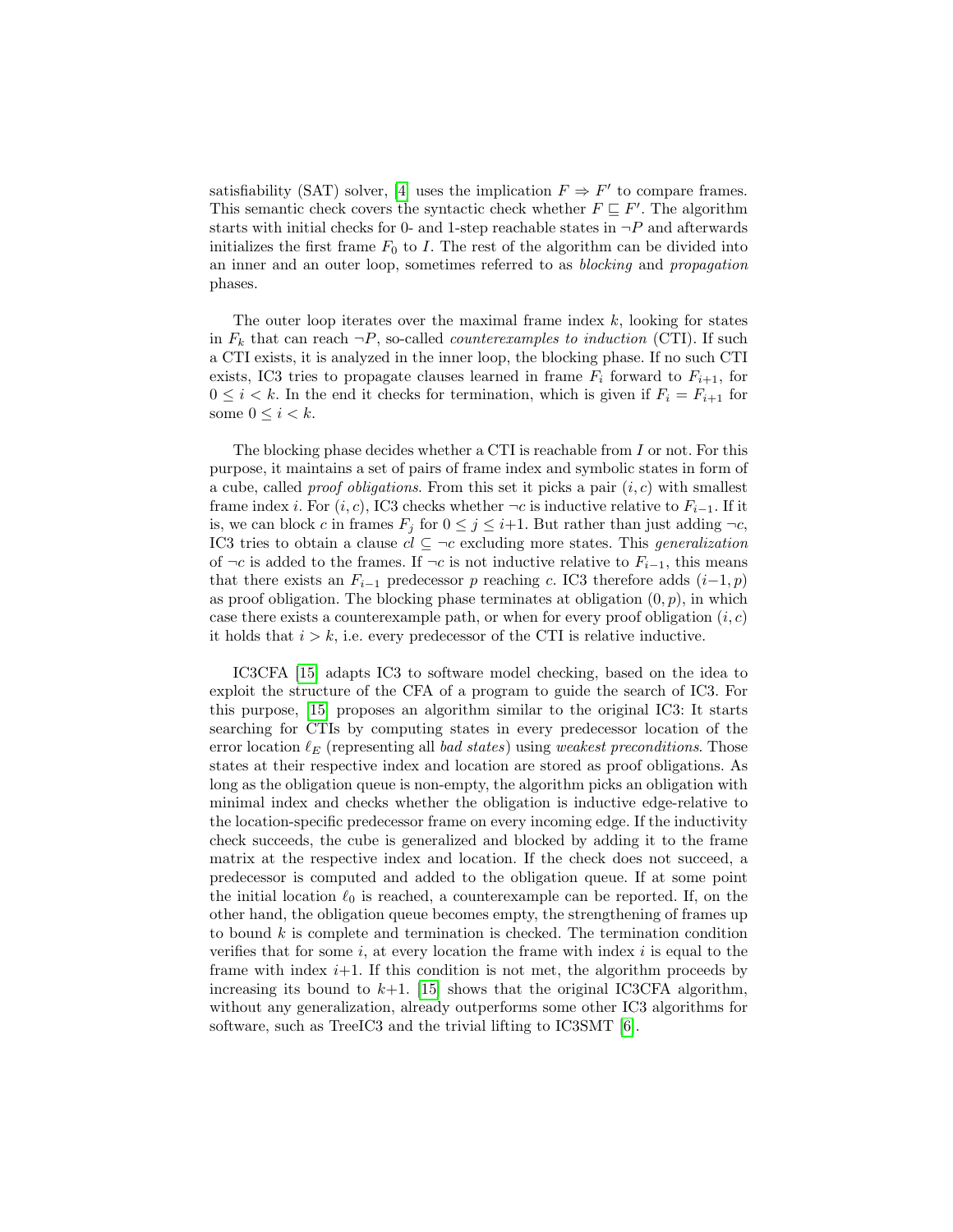### <span id="page-5-0"></span>3 Generalization

This section presents five improvements to the IC3CFA algorithm that pave the way towards a powerful, efficient generalization. Since IC3CFA as published in [\[15\]](#page-15-1) does not include generalization, we must first take a look at how a generalization for a location can be computed while using the positive effects of only considering individual edges. In Lemma [1](#page-2-1) and Def. [5,](#page-3-0) we have shown how inductivity and generalization work on a single CFA edge. Given some  $\ell'$  with predecessor locations  $\ell_1, \ldots, \ell_n$ , we can compute edge-relative generalizations  $g_1, \ldots, g_n$  and merge them to a generalization to be blocked at  $\ell$ ' by constructing the cube g that contains all literals appearing in each  $g_i$  ( $1 \leq i \leq n$ ). Using this merge to lift the syntactic generalization based on dropping literals will be referred to as *IC3-style generalization* in the remainder.

As mentioned before, IC3 uses the model generated by the SAT solver as a set of predecessor states of a non-inductive state set for further backward search. If such a cube  $c$ , or more precisely its negation, is shown to be inductive relative to a frame  $F$ , it is generalized to a subcube  $g$  that is still inductive relative to F. While this method is complete for Boolean IC3, its application to IC3 for software, such as TreeIC3 [\[6\]](#page-15-3) or IC3CFA [\[15\]](#page-15-1), has two main consequences that will be driving forces behind the contributions of this section: (1) there may exist infinitely many predecessor states, so model enumeration is not complete, and (2) the generalization should ideally be theory-unaware to support its use with different backend theories. While this may seem counter-intuitive, since theory-aware implementations may be more performant, the independence from any theory allows a modular, flexible approach to backend theories that enables us to solve many more problem domains. For example, a generalization that uses Linear Real Arithmetic (LRA) is only able to solve a limited number of problems, whereas we can switch from LRA to Floating Point (FP) depending on whether we need bit-precise arithmetic, including overflows, or not. Note that in contrast to IC3, IC3CFA does not use the global transition relation but only single transitions between control-flow locations.

#### <span id="page-5-1"></span>3.1 Predecessor Computation

A solution to (1) is presented in [\[6,](#page-15-3) [15\]](#page-15-1): The computation of the weakest precondition (WP) yields an exact pre-image and thus provides a suitable way to extract predecessor states. While various definitions of WPs can be found in the literature  $[10, 16]$  $[10, 16]$ , the most commonly used is the *demonic* version  $[8]$ . For non-deterministic choices this variant only covers states that reach a state in the postcondition under all possible executions. However, in safety verification we are not only interested in those states that must lead to a failure, but also in states that may lead to a failure under certain conditions, which corresponds to the angelic interpretation of weakest preconditions. In contrast to [\[6\]](#page-15-3), [\[15\]](#page-15-1) splits the semantics of an edge into GCL commands and SMT expressions. By applying standard GCL predicate transformer semantics [\[8\]](#page-15-13) and rewriting the SMT expressions, our angelic WP computation does not introduce quantifiers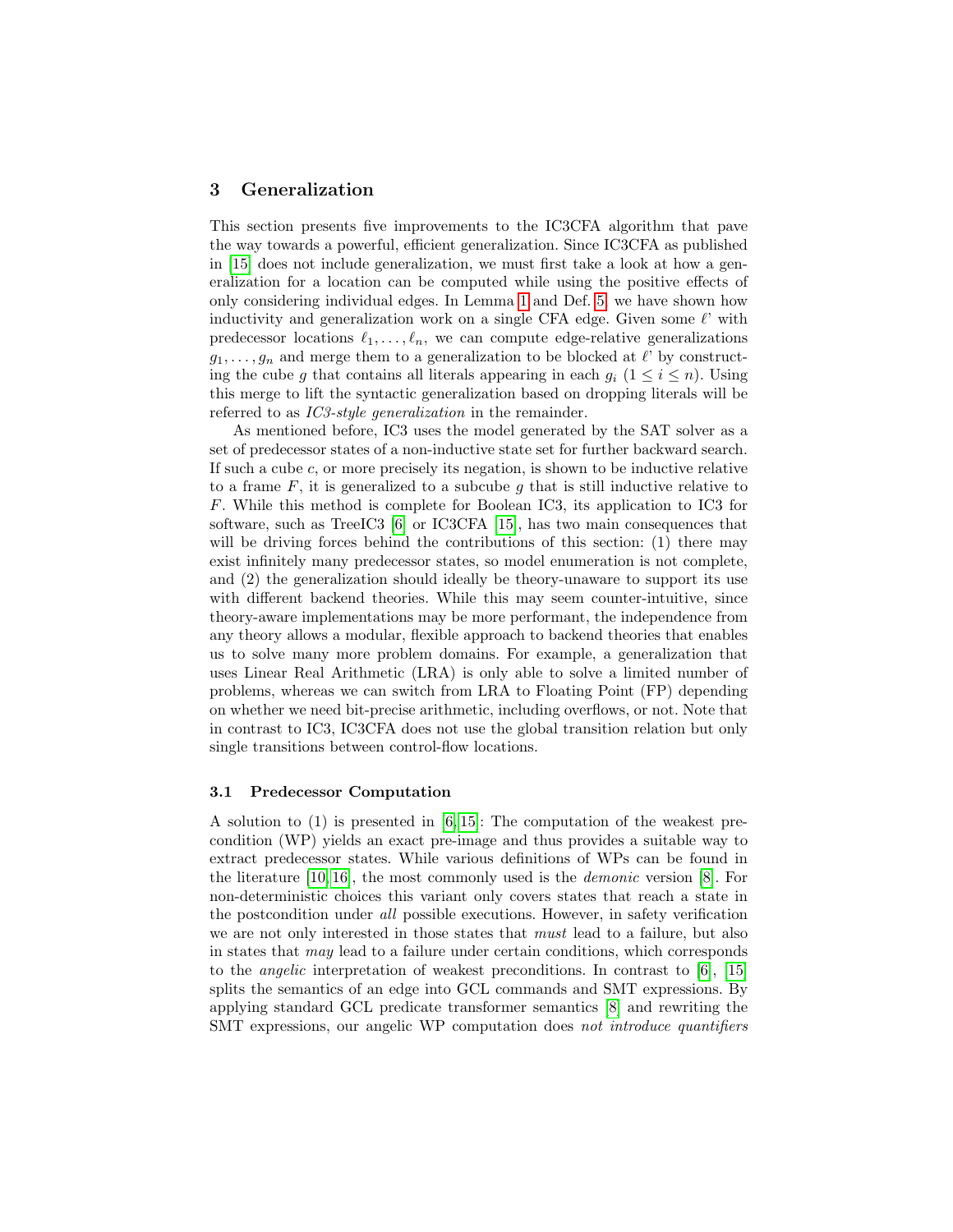and thus there is no need to eliminate those. Based on the four types of GCL commands (Def. [1\)](#page-1-1), the angelic WP is defined according to the following rules:

$$
wp(\text{Assume } b, \varphi) = \varphi \wedge b
$$
  
\n
$$
wp(x := a, \varphi) = \varphi[x \mapsto a]
$$
  
\n
$$
wp(C_1; C_2, \varphi) = wp(C_1, wp(C_2, \varphi))
$$
  
\n
$$
wp(C_1 \square C_2, \varphi) = wp(C_1, \varphi) \vee wp(C_2, \varphi).
$$

where  $\varphi[x \mapsto a]$  equals  $\varphi$  with all free occurrences of x replaced by a. When applying this WP to a state set represented symbolically, it yields a first-order term whose structure is highly dependent on the structure of the transition. However, this ambiguity exacerbates the structured processing of proof obligations and generalization. In our experiments we found that a restricted representation like cubes, which are used in [\[4\]](#page-15-0), offers two-fold advantages: The simpler data structures improve the performance of our implementation while at the same time the generalization is able to drop more literals. To employ the cube structure of [\[4\]](#page-15-0), we can translate the results of WP computations into disjunctive normal form (DNF), resulting in a number of cubes that can potentially lead into the target states. While this translation has exponential worst-case runtime, our experiments have revealed an overall beneficial effect.

After closer inspection of the decomposition of the WP into DNF, we found that we can organize the conversion to DNF as a translation on the GCL structure. We call this operation *split*, as it splits a single choice command into a set of parallel commands that can be represented as parallel edges in the CFA.

**Definition 6 (Split).** The function spl:  $GCL \rightarrow 2^{GCL}$  is given by:

$$
spl(C) = \begin{cases} spl(C_1) \cup spl(C_2) & \text{if } C = (C_1 \square C_2) \\ \{c_1; c_2 \mid \forall i \in \{1, 2\}. \ c_i \in spl(C_i) \} & \text{if } C = (C_1; C_2) \\ \{C\} & \text{otherwise.} \end{cases}
$$

Applying the function spl to the commands along edges in G yields a refined set of control-flow edges

$$
G' = \{ (\ell, \mathcal{C}', \ell') \mid (\ell, \mathcal{C}, \ell') \in G, \mathcal{C}' \in spl(\mathcal{C}) \}.
$$

Intuitively, an edge  $e = (\ell, \mathcal{C}, \ell') \in G$  labeled with C including a choice, is split into multiple edges between the same locations. Each new edge contains no choice command any more, such that it models a deterministic, sequential behaviour. This in turn means that the result of a WP computation of a cube with respect to a split edge is now guaranteed to be a cube again.

<span id="page-6-0"></span>**Theorem 1.** For any GCL command  $\mathcal C$  and cube c:

$$
dnf(wp(\mathcal{C},c)) = \bigvee \{wp(\mathcal{C}',c) \mid \mathcal{C}' \in spl(\mathcal{C})\}
$$

where  $dnf(\varphi)$  converts the given quantifier-free first-order formula  $\varphi$  into DNF.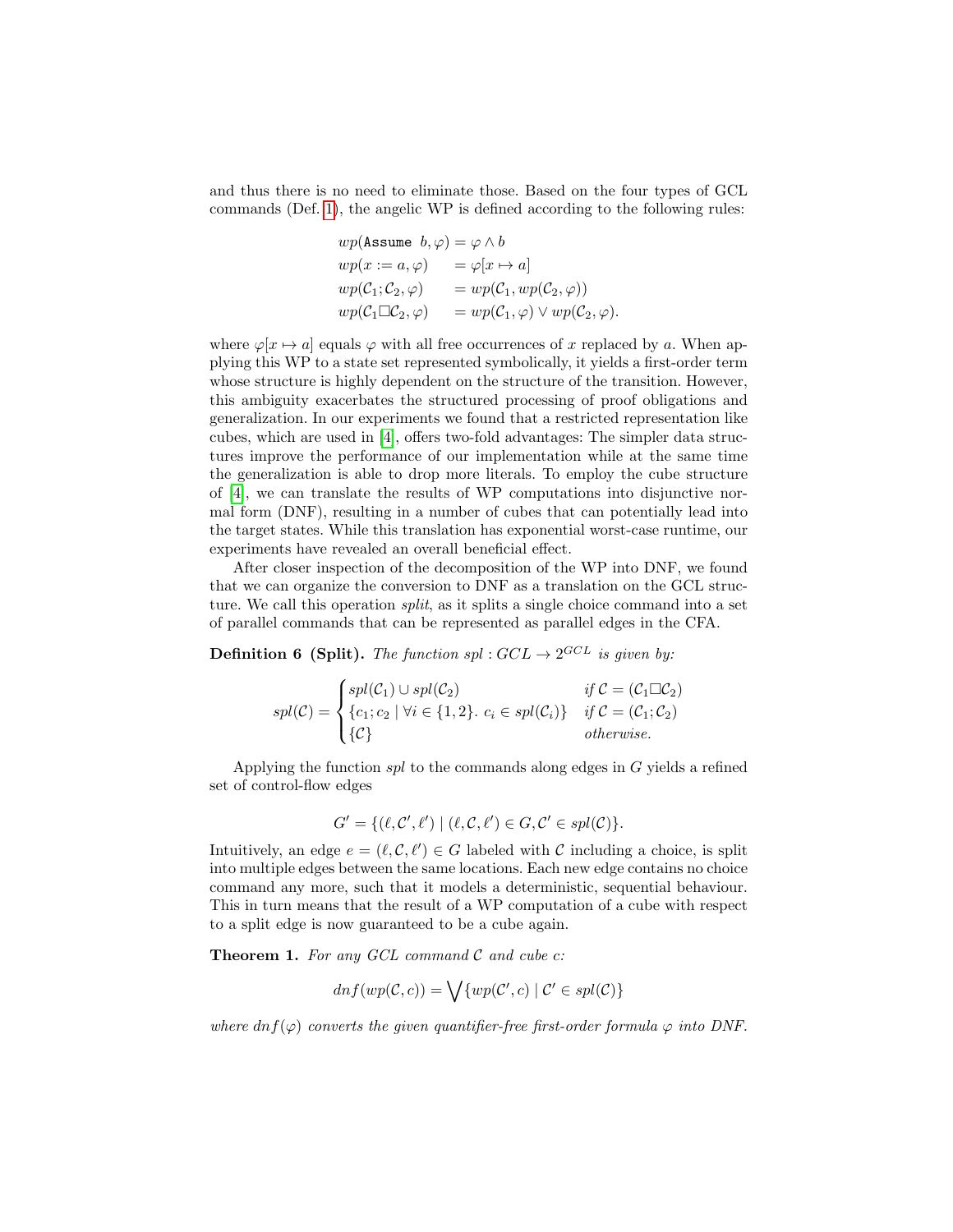Using the *spl* function, we can split the WP transformer into a number of transformers that directly yield cubes, rather than arbitrarily structured formulas. The disjunction of those partial WPs is equal to the DNF of the original WP, as shown in Theorem [1.](#page-6-0) While this additional split operation is not beneficial on its own, it enables a subsequent optimization that has the potential to statically derive a generalization of good quality without any SMT calls.

#### 3.2 Predecessor Cubes

This approach computes the generalization of a given cube c based on a syntactic check of the predecessor frame. If the predecessor frame  $F_{(i-1,\ell)}$  contains a clause  $\neg \bar{c}$  which blocks at least  $wp(\mathcal{C}, c)$ , i.e.  $\bar{c} \subseteq wp(\mathcal{C}, c)$  with respect to edge  $e =$  $(\ell, \mathcal{C}, \ell') \in G$ , then the cube c is inductive edge-relative to  $F_{(i-1,\ell)}$  w.r.t. e. This static test can be applied to every inductivity check of IC3CFA, not only to those used in generalization.

<span id="page-7-0"></span>**Lemma 2.** Let  $(L, G, \ell_0, \ell_E)$  be a CFA with edge  $e = (\ell, \mathcal{C}, \ell') \in G$ , and cube c to be blocked at  $\ell' \in L$  and index i. For frame  $F_{(i-1,\ell)}$ :

$$
(\exists \bar{c} \in Cube. \ (\neg \bar{c} \in F_{(i-1,\ell)}) \land (\bar{c} \subseteq wp(C, c)))
$$
  
\n
$$
\implies relInd_e(F_{(i-1,\ell)}, c).
$$

Given such a predecessor cube  $\bar{c}$ , we can also derive the generalization  $g \subseteq c$ of the original cube  $c$ .

<span id="page-7-1"></span>**Lemma 3.** Let  $C$  be a choice-free GCL command. Given two cubes  $c_1, c_2$ , it holds that

$$
wp(\mathcal{C}, c_1 \wedge c_2) \iff wp(\mathcal{C}, c_1) \wedge wp(\mathcal{C}, c_2).
$$

Given that wp distributes over conjunction for choice-free GCL commands, we can decompose cube c into its literals  $l_1, \ldots, l_n$  and construct the wp for each  $l_i, i \in \{1, \ldots, n\}$  individually. The result of  $wp(\mathcal{C}, c)$ , a conjunction of n WPs of the literals  $l_i$ , is  $w = w_1 \wedge \cdots \wedge w_n$ . If we now encounter a predecessor cube  $\bar{c} \subseteq w$ , we map each  $w_i \in \bar{c}$  back to its original literal  $l_i \in c$  and obtain a new cube  $g = \{l_i \mid w_i \in \bar{c}, w_i = wp(\mathcal{C}, l_i)\}\.$  Since our approach obviously satisfies monotonicity for choice-free GCL commands that don't contain disjunctions according to Def. [1,](#page-1-1) it holds that

$$
\bar{c} \subseteq w \implies g \subseteq c.
$$

Furthermore, since  $\neg wp(\mathcal{C}, l_i) \in F_{(i-1,\ell)}$  for each  $l_i \in g$ , g is inductive relative to  $F_{(i-1,\ell)}$  and thus g is a valid generalization for c.

<span id="page-7-2"></span>Note that semantically g is a strongest postcondition of  $\bar{c}$ , but differs in the syntactic structure.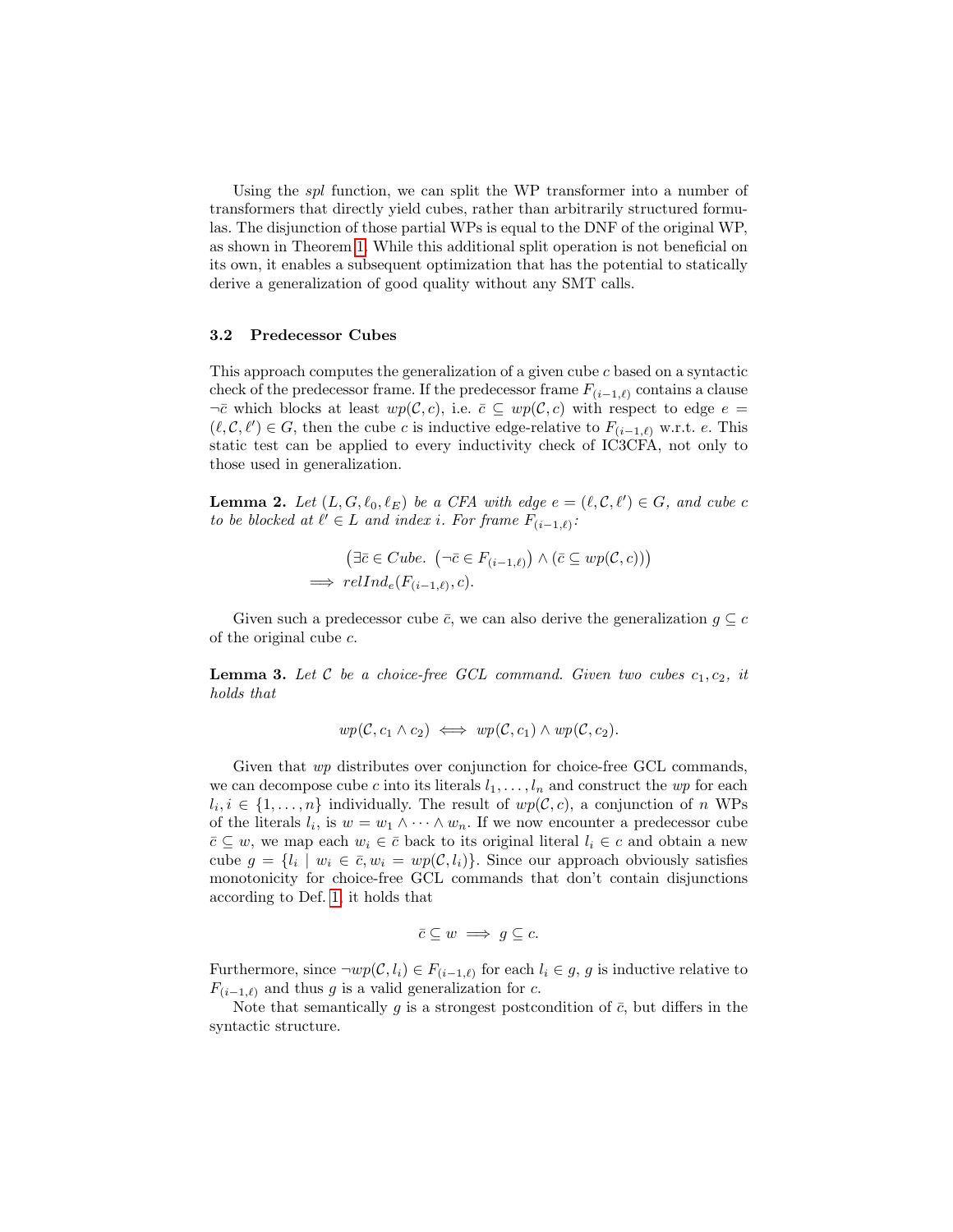**Theorem 2.** Let  $(L, G, \ell_0, \ell_E)$  be a CFA with edge  $e = (\ell, \mathcal{C}, \ell') \in G$ , and cube c be blocked at  $\ell' \in L$  and index i. For frame  $F_{(i-1,\ell)}$  and cube g:

$$
(\forall \mathcal{C}' \in spl(\mathcal{C}) \neg wp(\mathcal{C}', g) \in F_{(i-1,\ell)} \land wp(\mathcal{C}', g) \subseteq wp(\mathcal{C}', c))
$$
  
\n
$$
\implies gen(F_{(i,\ell')}, c, e) = g.
$$

We execute the static check for predecessor cubes, as given in Lemma [2,](#page-7-0) in the generalization of IC3CFA whenever deriving a generalization from the methods proposed in Sec. [3.4](#page-9-0)  $\&$  [3.6](#page-10-0) fails. If we find a predecessor cube, we can immediately use that to construct a generalization and skip the generalization phase entirely.

#### 3.3 WP Inductivity

Like the original IC3 algorithm, IC3CFA makes heavy use of the underlying solver, such that small optimizations in its usage can have significant effect on the overall performance. As we compute exact pre-images by taking weakest preconditions in each step anyway, we may replace the transition part of the relative inductivity check (cf. implication [\(1\)](#page-2-2) in Def. [4\)](#page-2-3) by the simpler test whether the frame and the WP share common states. Since the resulting formula only reasons about unprimed variables, we reduce the number of variables in the SMT query by half in best case, and also decrease the size of the formula in general. However, since the inductivity check happens before the WP construction, we never know whether we can actually reuse the constructed WP afterwards. To avoid unnecessary overhead we introduce an additional step: Given a failed inductivitiy query, IC3CFA constructs the WP and decomposes it into a set of cubes. However, not all cubes from the set of WP cubes may be of interest. In fact, the likelihood that some of the cubes are already excluded by the respective frame is very high. Here we can use the modified inductivity check to filter those cubes that are actually causing the failed inductivity. An experimental evaluation is given in Sec. [4.](#page-11-0)

<span id="page-8-0"></span>**Definition 7** (Alternative relative inductivity). Let  $(L, G, \ell_0, \ell_E)$  be a CFA with edge  $e = (\ell, \mathcal{C}, \ell') \in G$  and  $i \in \mathbb{N}, i \ge 1$ . Given the frame  $F_{(i-1,\ell)}$  and a cube c, we define the predicate  $relIndAlt_e(F_{(i-1,\ell)}, c)$  by

 $relIndAlt_e(F_{(i-1,\ell)}, c) \Leftrightarrow unsat(F_{(i-1,\ell)} \wedge wp(C, c)).$ 

Cube c is inductive relative to frame  $F_{(i-1,\ell)}$  and edge e iff relIndAlt<sub>e</sub>( $F_{(i-1,\ell)}, c$ ) holds. In the following we will also refer to relIndAlt as relInd.

The correctness of alternative relative inductivity is given by:

<span id="page-8-1"></span>**Lemma 4.** Let  $(L, G, \ell_0, \ell_E)$  be a CFA with edge  $e = (\ell, \mathcal{C}, \ell') \in G$  and  $i \in$ N,  $i \geq 1$ . For every frame  $F_{(i-1,\ell)}$  and cube c:

$$
relIndAlt_e(F_{(i-1,\ell)}, c) \quad \Leftrightarrow \quad relInd_e(F_{(i-1,\ell)}, c).
$$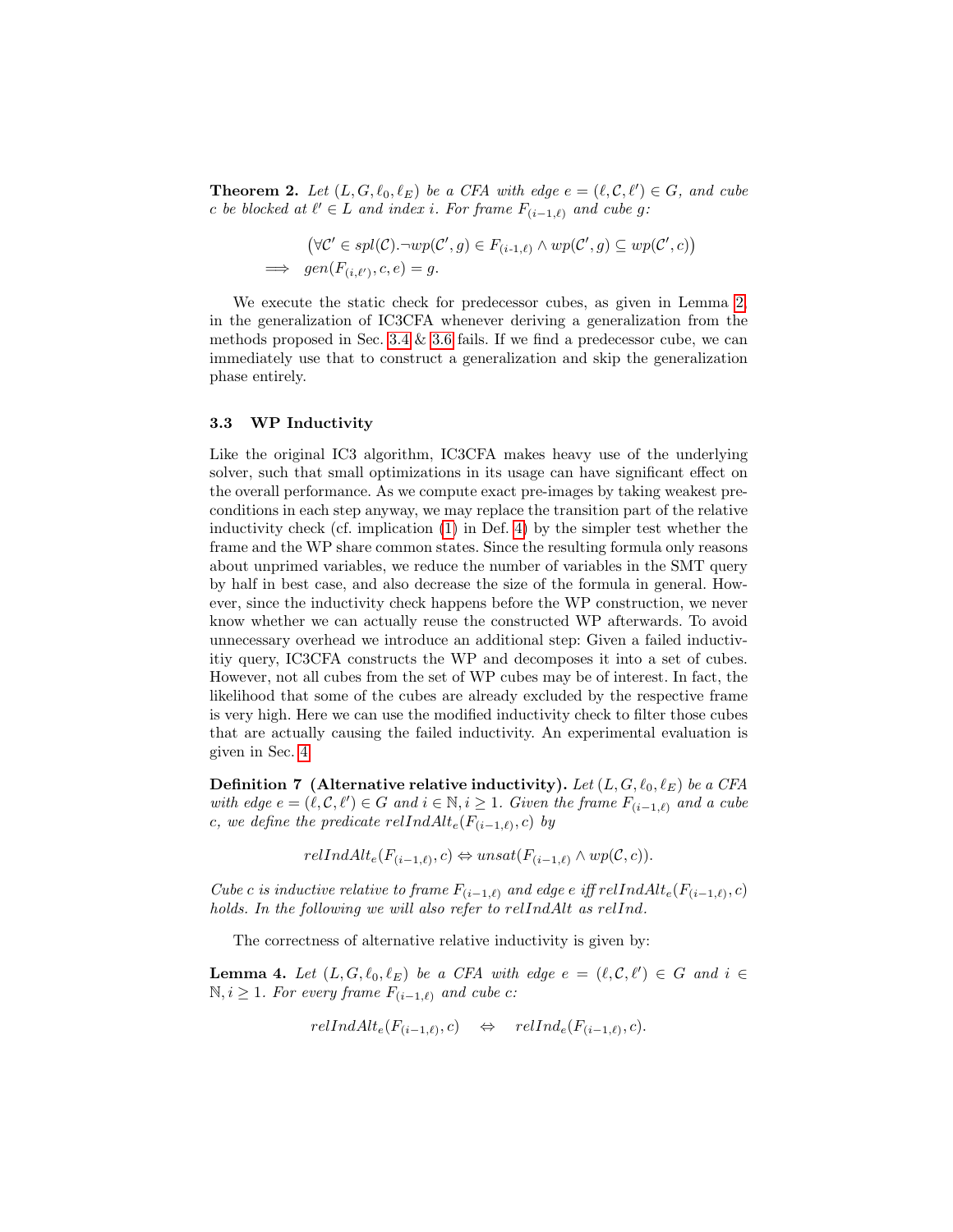#### <span id="page-9-0"></span>3.4 Caching of Generalization Context

For IC3 software model checking algorithms that determine predecessor cubes using weakest precondition cubes and thus generalization often reappear, but so far they are always recomputed. This approach of recomputing generalizations again and again is obviously not very efficient. We therefore aim to store the information that is obtained during a generalization of a cube in order to reuse this information in subsequent generalizations. To do so, not only do we need to store the generalization g, we also have to store all other aspects of the used inductivity query: the cube  $c$  that the generalization was derived from as well as the frame  $F$  and the edgee relative to which it was determined. We call this set of information the context of the generalization or simply generalization context.

<span id="page-9-1"></span>**Definition 8 (Generalization context).** The generalization context  $GC_i$  of a CFA  $(L, G, \ell_0, \ell_E)$  at index i is a set of quadruples

$$
GC_i \subseteq Cube \times G \times Frame \times Cube
$$

where

$$
(c, e, F, g) \in GC_i \text{ with } e = (\ell, C, \ell')
$$
  
\n
$$
\implies (\exists j \le i. \text{ gen}(F_{(j, \ell')}, c, e) = g \text{ and } F = F_{(j-1, \ell)}).
$$

Following Def. [8,](#page-9-1) each generalization g of a cube c at index j and edge  $e$ relative to frame F is stored as one generalization context  $(c, e, F, g)$  available in all sets  $GC_i$  ( $i \geq j$ ). In our implementation we use a least-recently-used cache for this purpose such that generalizations that are older and less likely to reappear are replace.

#### 3.5 Upper Bounds from Generalization Context

Given a cube c to be generalized along edge  $e \in G$ , our aim is to derive a generalization based on previous generalizations of  $c$  along  $e$  (if any) relative to frame F. Due to the monotonically growing behaviour of frames in IC3, a generalization of a fixed cube c along fixed edge  $e$  with only a shrinked frame  $F \subseteq F'$  will yield a result that contains at most the literals of the previous attempt. In other words, by excluding states from a frame, the set of states unreachable from that frame can only grow but never shrink. Therefore the old generalization gives an upper bound on the literals of the new generalization.

<span id="page-9-2"></span>**Theorem 3.** Let  $(L, G, \ell_0, \ell_E)$  be a CFA with edge  $e = (\ell, \mathcal{C}, \ell') \in G$  and c a cube to be generalized at index  $i \geq 1$  and location  $\ell'$ . Given the frame  $F_{(i-1,\ell)}$ , it holds that

$$
((c, e, F, g) \in GC_i \land F_{(i-1,\ell)} \sqsubseteq F) \implies g = gen(F_{(i,\ell')}, c, e).
$$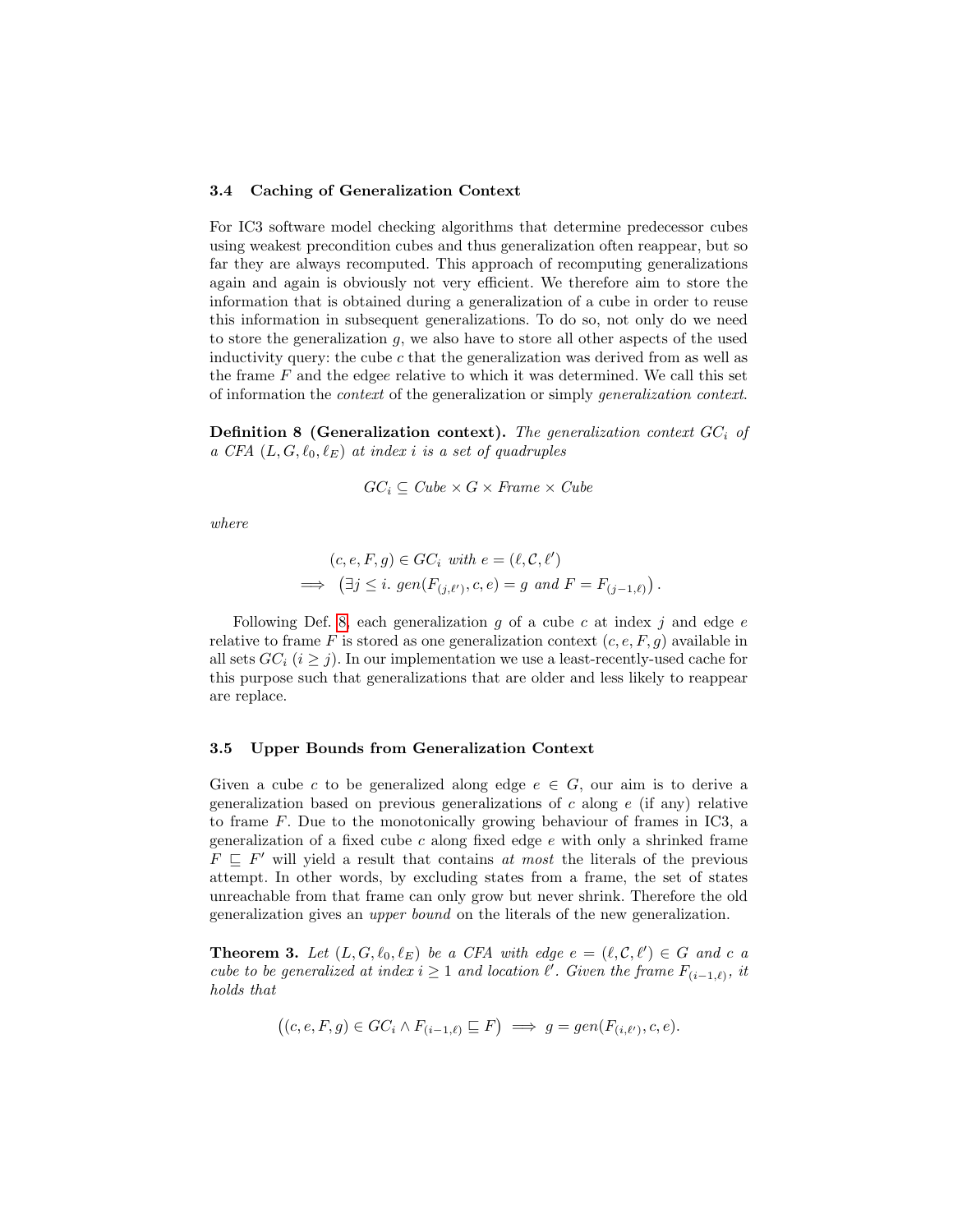So far, we might reuse a generalization  $g$  based on the generalization context  $(c, e, F, g)$  if we encounter the exact same cube c along e again, but relative to a shrinked frame  $F' \sqsubseteq F$ . We extend the use of generalization contexts to cover those cases when we encounter a similar cube  $\hat{c}$ . More precisely,  $\hat{c}$  has to be a superset of the previous generalization g with respect to the literals, i.e.  $g \subseteq \hat{c}$ . If this is the case and the frame condition  $F_{(i-1,\ell)} \subseteq F$  also holds, then we also get g as generalization of  $\hat{c}$ . As a result, we avoid even more computations. Corollary [1](#page-10-1) shows the effect of the improved upper bounds.

<span id="page-10-1"></span>**Corollary 1.** Let  $(L, G, \ell_0, \ell_E)$  be a CFA with edge  $e = (\ell, C, \ell') \in G$ , and  $\hat{c}$ a cube to be generalized at index i and location  $\ell'$ . Given the frame  $F_{(i-1,\ell)}$ , it holds that

$$
((c, e, F, g) \in GC_i) \land (F_{(i-1,\ell)} \sqsubseteq F) \land (g \subseteq \widehat{c})
$$
  
\n
$$
\implies gen(F_{(i,\ell')}, \widehat{c}, e) = g.
$$

While this caching of generalizations may seem counter-intuitive for SATbased IC3, it drastically improves the performance of certain types of IC3 for software verification: Due to the pseudo-random choice of predecessor cubes based on the SAT model, lazily resetting the SAT solver and re-generalizing cubes prevents IC3 from investigating bad paths too deeply [\[11\]](#page-15-14). However, if we swap the model-based predecessor extraction for WP-based predecessors, the computed cubes will be deterministic in every iteration, making resets and regeneralizations less useful while caching becomes more effective.

#### <span id="page-10-0"></span>3.6 Lower Bounds from Generalization Context

Generalization contexts are used to derive a generalization based on previous computations. More precisely, if there exists a matching generalization context  $gc$ , then it will yield all literals that will at most be contained in the new generalization, i.e. an upper bound on the literals of the generalization. In this section we use generalization contexts to determine all literals that will at least be contained in the generalization, i.e. lower bounds on the literals.

Let  $(c, e, F, g)$  be a generalization context. For this previous generalization, c has been generalized to the cube  $g \subseteq c$ , thus it follows that all proper subsets  $\widehat{g} \subset g$  are not inductive relative to F. If we later encounter c with a larger frame  $F'$ , i.e.  $F \subseteq F'$ , every cube larger than g will not be inductive relative to F'. However, there might be a state  $f$  that is part of  $F'$ , but not part of  $F$ , i.e.  $f \models F' \land \neg F$ , such that f enables a transition to a g-state. Thus, the resulting generalization  $\bar{g}$  will be somewhere between g and c, i.e.  $g \subseteq \bar{g} \subseteq c$ , making g a lower bound<sup>[3](#page-10-2)</sup> of the literals of the new generalization. Theorem [4](#page-10-3) shows the correctness of necessary literals based on the generalization context.

<span id="page-10-3"></span><span id="page-10-2"></span><sup>&</sup>lt;sup>3</sup> Note that g is a lower bound but not necessarily the greatest one, as states in  $F' \wedge \neg F$ may have a transition into  $q$ .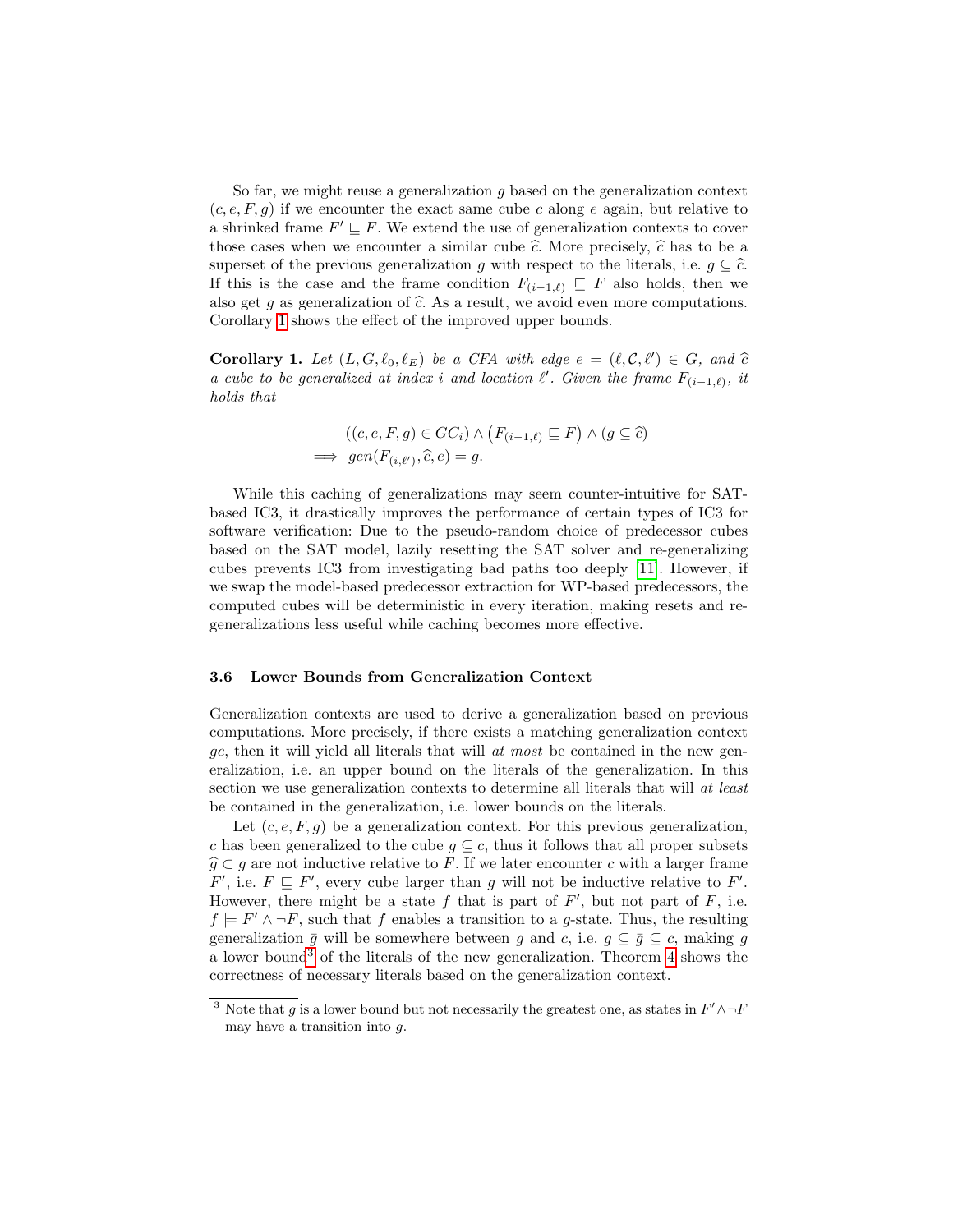**Theorem 4.** Let  $(L, G, \ell_0, \ell_E)$  be a CFA with  $e = (\ell, C, \ell') \in G$ , and c a cube to be generalized at  $\ell'$ . It holds for  $i \geq 1$ :

$$
((c, e, F, g) \in GC_i) \land (F \sqsubseteq F_{(i-1,\ell)}) \land (\widehat{g} \subset g)
$$
  
\n
$$
\implies gen(F_{(i,\ell')}, c, e) \neq \widehat{g}
$$
  
\n
$$
\implies g \subseteq gen(F_{(i,\ell')}, c, e) \subseteq c.
$$

Using the generalization context we have shown that we can store old generalization results and their corresponding context to give both an upper and a lower bound for the new generalization. This means that for a cube c to be generalized, cube g with  $g \subseteq c$  as upper bound and cube g' with  $g' \subseteq g \subseteq c$  as lower bound, we effectively only have to check whether we can drop the literals of  $g \gtrsim g'$  from c.

### <span id="page-11-0"></span>4 Evaluation

We implemented our optimizations to IC3CFA on top of an existing proprietary model-checker with bit-precise analysis. The input C file is parsed by the CIL Parser [\[17\]](#page-15-15) and translated into an intermediate language. We apply static minimizations, construct the CFA, apply Large-Block Encoding [\[2\]](#page-15-16) and execute IC3CFA. All results are obtained using Z3 4.6.1.

To evaluate the performance of our proposed improvements, we use a benchmark set consisting of 99 benchmarks from [\[6\]](#page-15-3) and 254 SV-COMP 2017 bench-marks [\[1\]](#page-15-17) from the *ReachSafety* category with the subcategories: *ReachSafety*-BitVectors, ReachSafety-ControlFlow and ReachSafety-Loops. Note that in some subsets of these categories, all files contain constructs, e.g. function pointers, that our parser and bit-precise memory model do not support. We therefore excluded the subsets ntdrivers and ssh and evaluated our contributions on the remaining 353 instances. To enable reviewers to reproduce our results, we make a Linux binary available at [http://www-i2.informatik.rwth-aachen.](http://www-i2.informatik.rwth-aachen.de/mctools/vplc/spin18) [de/mctools/vplc/spin18](http://www-i2.informatik.rwth-aachen.de/mctools/vplc/spin18). All our results are obtained on an Intel Xeon CPU E5-2670 v3 @ 2.30GHz with a timeout of 1800s and a memory limit of 3GB, using one core per instance, executed in Benchexec 1.16.

We evaluate the improvements of each optimization using scatter plots with logarithmic axes (see Fig. [1\)](#page-12-0), where every mark below/right of the diagonal indicates that the given optimization pays off, with points on the dashed line indicating a variation of one order of magnitude. To evaluate the isolated effect of each modification, we ran a Baseline configuration with every optimization disabled and separate configurations  $Pre-Cubes<sup>4</sup>$  $Pre-Cubes<sup>4</sup>$  $Pre-Cubes<sup>4</sup>$  and WP Inducitivity where we enable just the specific modification. Due to the close relation between our proposed methods for using generalization contexts as upper and lower bounds, we evaluate these in a stepwise fashion: Baseline disables lower and upper bounds

<span id="page-11-1"></span><sup>&</sup>lt;sup>4</sup> Note that, as mentioned in Sec. [3.1,](#page-5-1) we apply *split* only in combination with the search for predecessor cubes and thus also evaluate their effect together.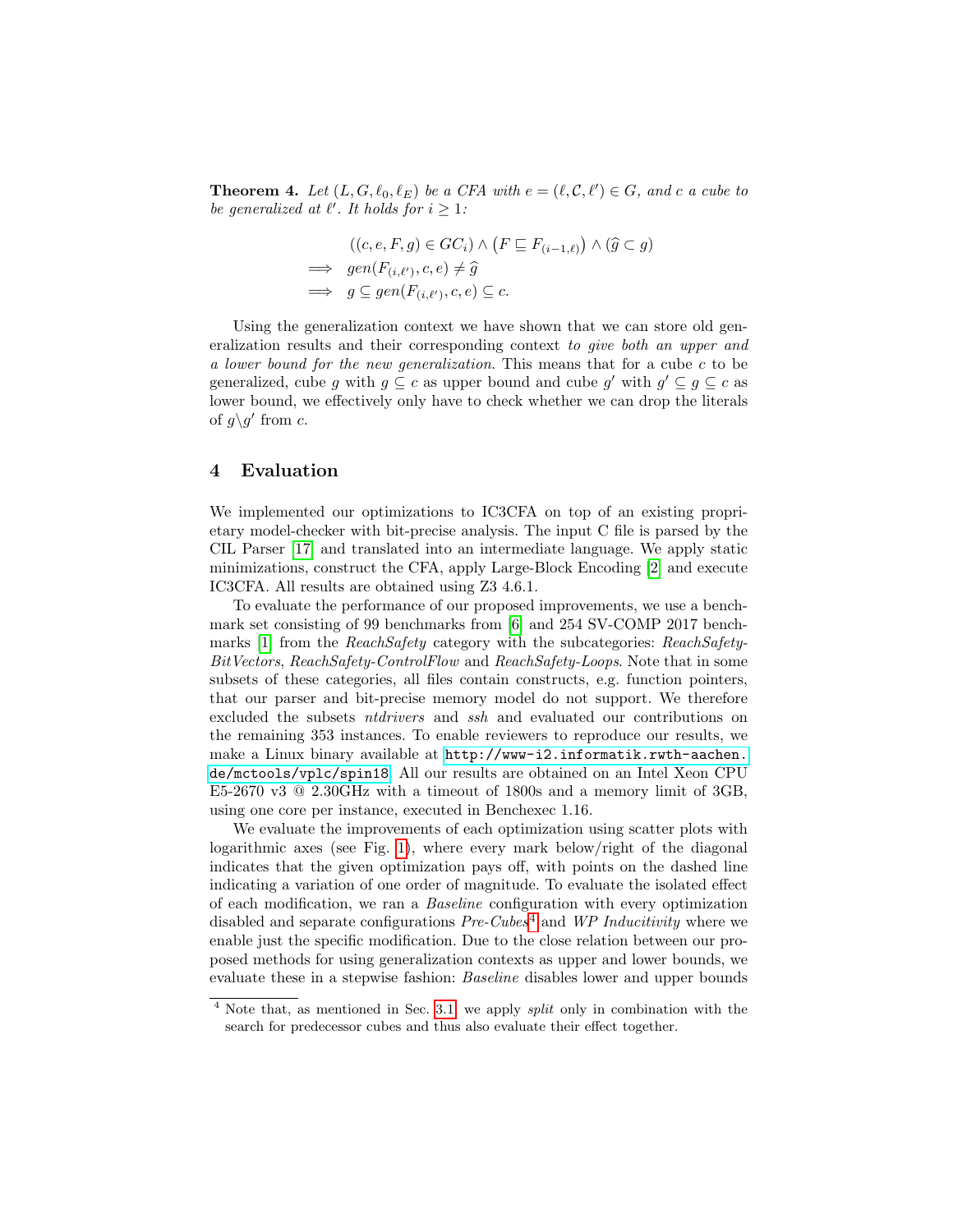<span id="page-12-3"></span><span id="page-12-2"></span><span id="page-12-1"></span>

<span id="page-12-6"></span><span id="page-12-5"></span><span id="page-12-4"></span><span id="page-12-0"></span>Fig. 1. Isolated effect of individual optimizations and total effect of all optimizations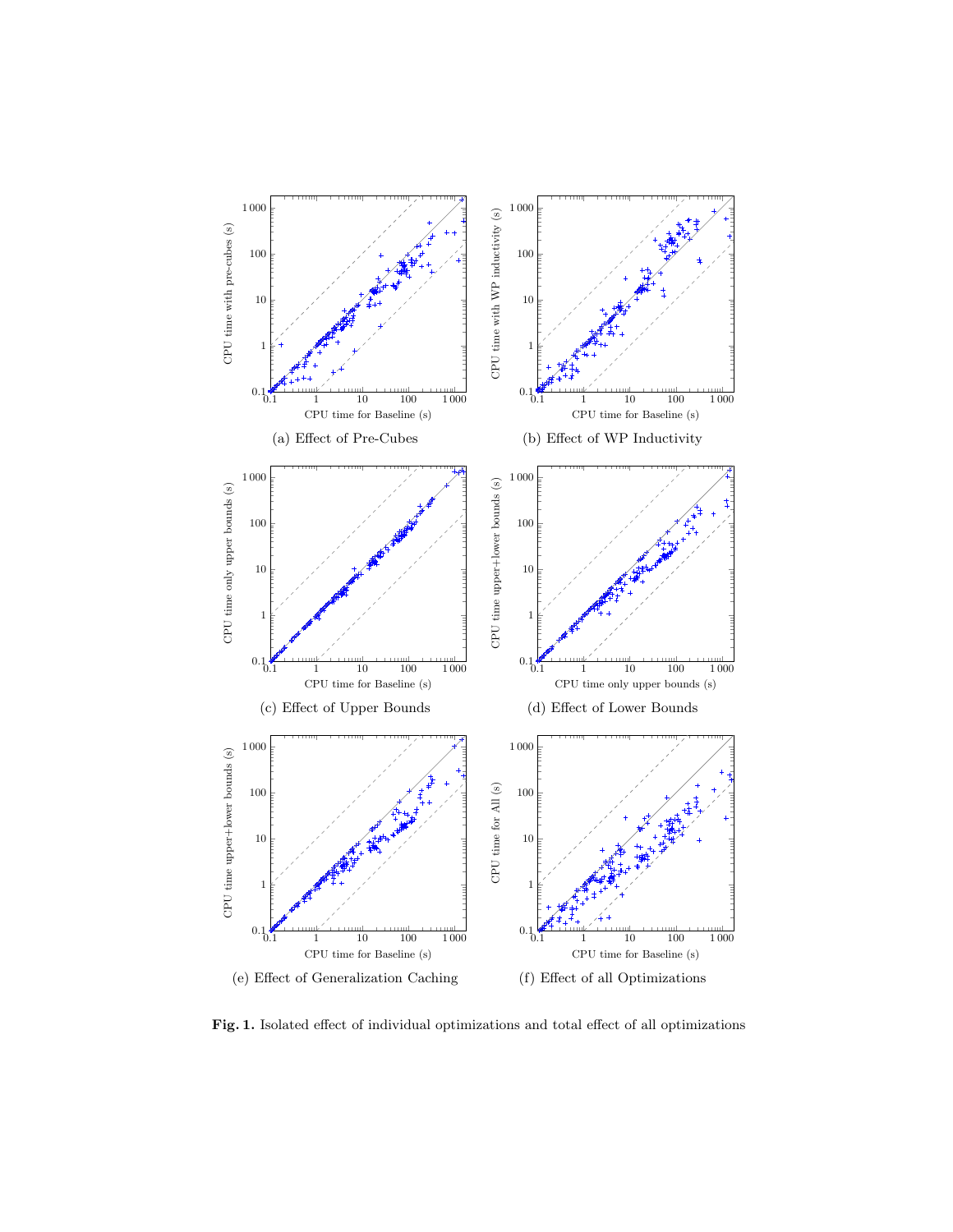| Configuration      | $\#$ Solved Time(s) |       |
|--------------------|---------------------|-------|
| Baseline           | 234                 | 12340 |
| $Pre-Cubes$        | 238                 | 9992  |
| WP Inductivity     | 236                 | 11925 |
| Upper Bounds       | 234                 | 11571 |
| Upper+Lower Bounds | 242                 | 11913 |
| All                | 244                 | 11160 |
| No Generalization  | 161                 | 6075  |

<span id="page-13-0"></span>Fig. 2. Summary of all configurations

from generalization contexts; Upper Bounds enables upper bounds, while lower bounds are disabled; All Bounds enables upper and lower bounds, thus evaluating the isolated effect of lower bounds when compared to Upper Bounds and evaluating the overall effect of generalization contexts when compared to Baseline. To further compare the overall effect of all contributions the All configuration has all proposed optimizations enabled. To evaluate the performance of our new IC3CFA implementation with generalization and the presented modifications against the version presented in [\[15\]](#page-15-1), we add the No Generalization configuration.

Considering the configuration  $Pre-Cubes$ , the scatter plot (Fig. [1a\)](#page-12-1) shows a strong positive impact of enabling the extraction of a generalization based on subcubes in the predecessor frame. While a very small number of instances exhibit negative performance with enabled Pre-Cubes, multiple benchmarks are found near the dashed line, indicating a verification time that is one order of magnitude faster with Pre-Cubes enabled, with the most notable case resulting in a verification time of  $1200$  seconds without and  $72$  seconds with  $Pre-Cubes$ . We conclude that the proposed method is highly favorable and improves the verification time of IC3CFA dramatically. Figure [2](#page-13-0) shows that IC3CFA with Pre-Cubes is able to solve four more instances than without.

The proposed WP inductivity (Fig. [1b\)](#page-12-2) yields a more ambivalent result. We achieve a speedup for almost all small instances with runtime up to 10 seconds. For instances between 10 and 100 seconds runtime, we see an indeterminate situation with results equally spread to both sides. For larger/harder benchmarks, enabling WP-Inductivity clearly yields a worse runtime than Baseline. Inter-estingly, Fig. [2](#page-13-0) reveals that WP-Inductivity can solve two more instances than Baseline.

As mentioned, our proposed caching of generalization contexts enables multiple optimizations, allowing us to identify literals that can be dropped, as well as literals that cannot be dropped. Due to the strong connection, we evaluate the performance in a three-fold way:

We start with the effect of upper bounds (Fig. [1c\)](#page-12-3), i.e. we store generalization contexts, but only use them to identify literals that can be removed, and compare the results to Baseline. Except for three outliers, Upper Bounds shows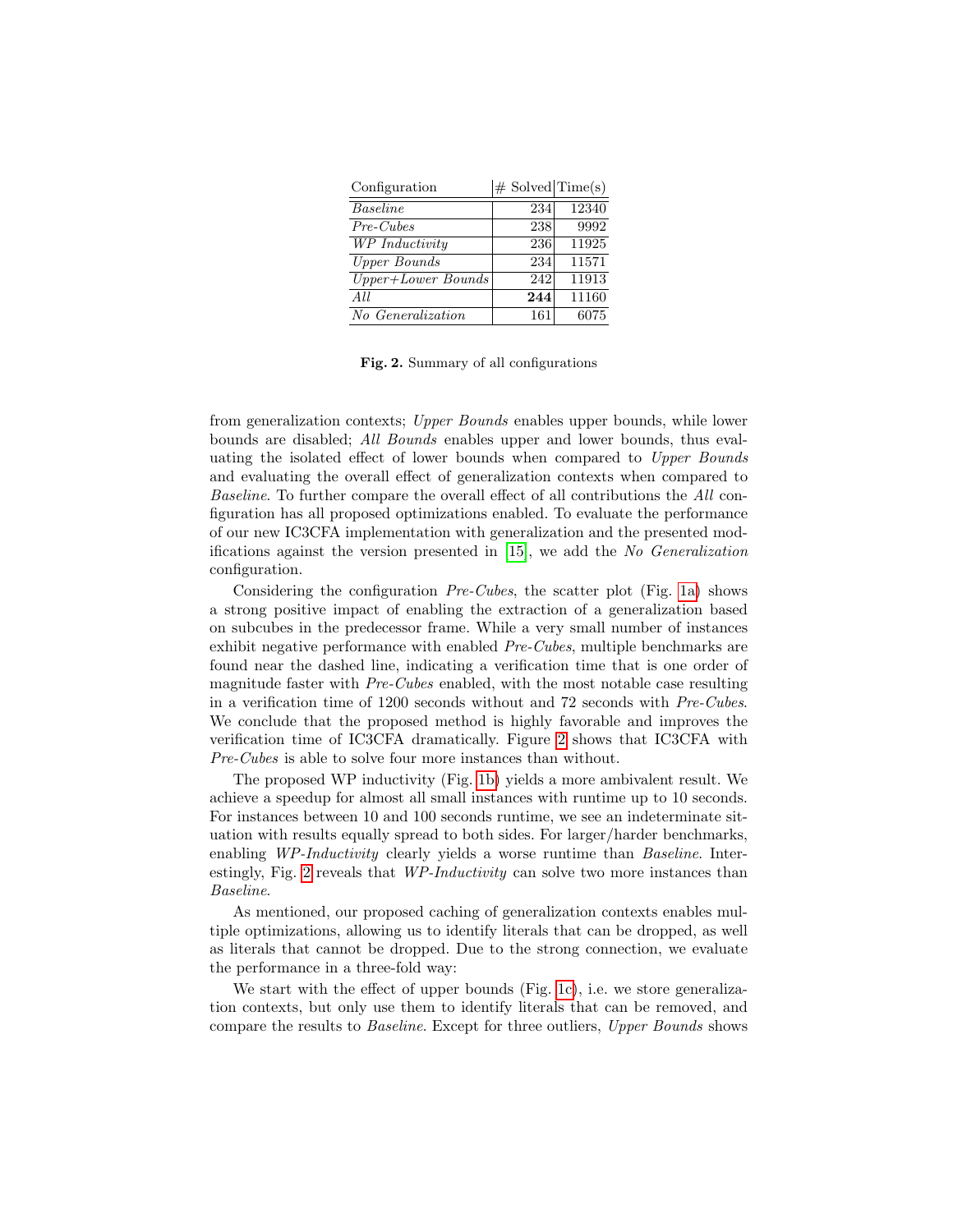a small improvement in performance for all benchmarks. As shown in Fig. [2,](#page-13-0) the number of solved instances is identical to Baseline and the total verification time improves slightly. We conclude that the overhead of managing and searching the cache entries almost outweighs the saved solver calls if we use generalization contexts for upper bounds only.

Next, we evaluate the effect of lower bounds (Fig. [1d\)](#page-12-4) by comparing the results of the *Upper Bounds* configuration with one where upper and lower bounds are activated, i.e. we use cached generalization contexts to identify which literals can be dropped and which cannot. In contrast to upper bounds, also enabling lower bounds enables a massive performance improvement with all instances being solved faster than without lower bounds.

Finally, we evaluate the performance of generalization caching in total against Baseline (Fig. [1e\)](#page-12-5), revealing the total effect of upper and lower bounds. We can see that in total, no instance is being solved slower with generalization caching than without and some instances can be solved almost one order of magnitude faster with generalization caching than without. In particular the few instances that perform worse with just upper bounds are being compensated by the massive improvement that lower bounds yield.

To evaluate the overall effect of all our contributions, we compare a configuration with all proposed improvements activated (All) against Baseline. Fig. [1f](#page-12-6) shows the large potential that our small improvements to the generalization procedure of IC3CFA yield. The few instances with negligible deterioration are all simpler instances that are executed in less than 100 seconds. On the other hand, the vast majority of instances benefit heavily from our improved generalization with multiple instances performing about one order of magnitude better. For the most noticeable instance, the runtime of IC3CFA is reduced from 1200 seconds to only 28 seconds, a gain of almost two orders of magnitude. Enabling all optimizations, we are able to solve 10 more instances out of the set of all 353 benchmark instances.

### <span id="page-14-0"></span>5 Conclusion

In this paper we presented a number of very simple and easy to implement improvements of the generalization procedure in CFA-based IC3CFA software model checking. As evaluated in Sec. [4,](#page-11-0) these straight-forward improvements offer performance improvements of up to two orders of magnitude and enable 10 more benchmarks to be solved. In addition, we are able to solve 35% more benchmarks than the original IC3CFA algorithm presented in [\[15\]](#page-15-1). According to our experiments, the amendments of predecessor cubes and generalization, as well as generalization contexts turned out to be the most beneficial. Predecessor cubes that extract a generalization based on an occurrence of a sub-cube in the previous frame are tailored towards software IC3 with weakest preconditions and can also be applied to other IC3 software model checkers that use weakest preconditions, like TreeIC3. Our small and elegant amendment of generalization contexts is simple in the sense that it caches generalizations and the context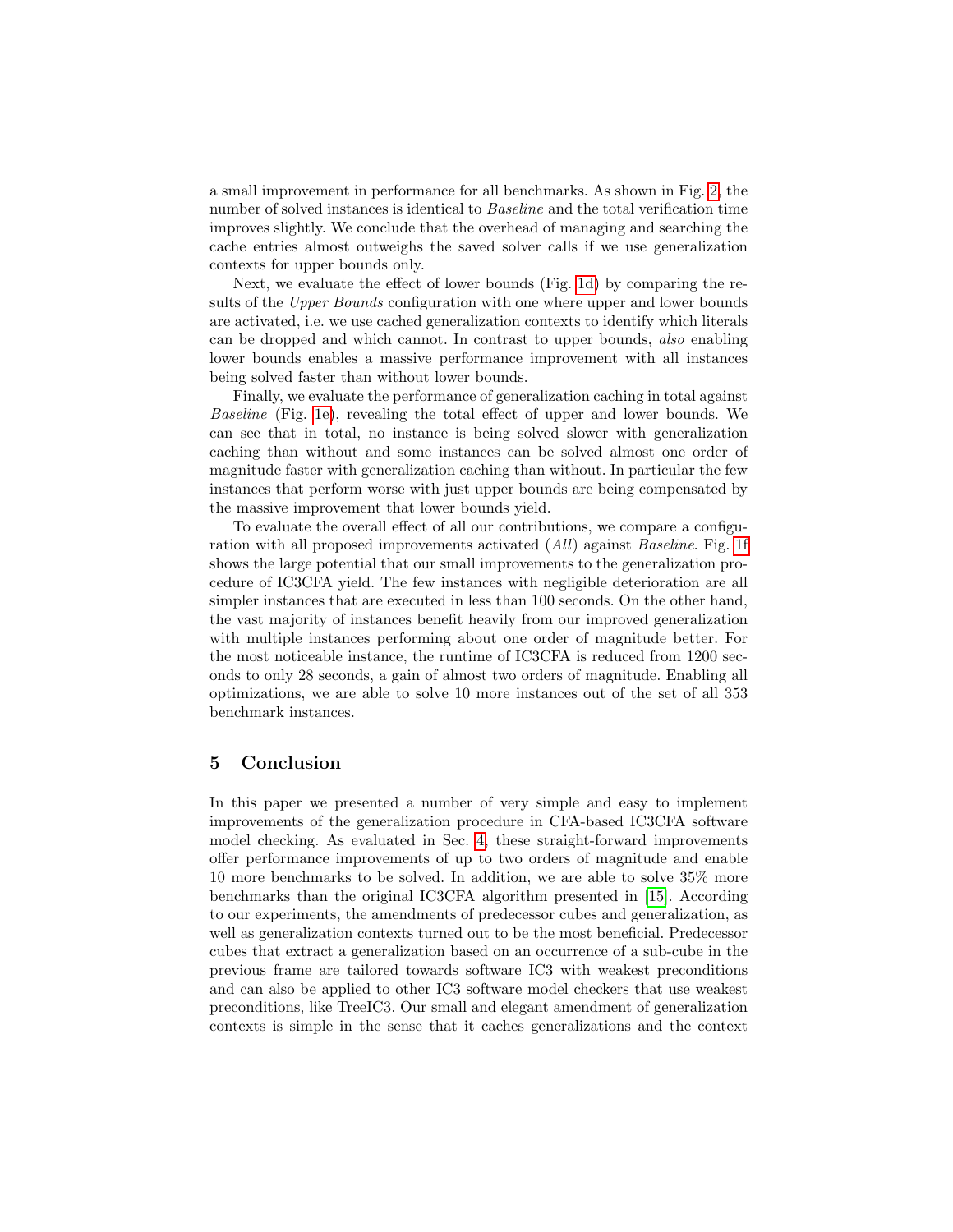in which they appeared to give upper as well as lower bounds for the current generalization and therefore drastically reduce the number of literals that are tested for dropping. It is also general in the sense that it can be applied to any IC3 algorithm as it operates on the elementary data structures cube and frame, which are identical in IC3CFA thanks to our DNF-based decomposition, and IC3 algorithms for word- and bit-level verification [\[3,](#page-15-5) [4,](#page-15-0) [7,](#page-15-8) [9,](#page-15-9) [12\]](#page-15-4) that operate on cubes and clauses.

### References

- <span id="page-15-17"></span>1. Competition on software verification (SV-COMP). [https://sv-comp.sosy-lab.](https://sv-comp.sosy-lab.org/2017/) [org/2017/](https://sv-comp.sosy-lab.org/2017/), accessed: 2017-01-23
- <span id="page-15-16"></span>2. Beyer, D., Cimatti, A., Griggio, A., Keremoglu, M.E., Sebastiani, R.: Software model checking via large-block encoding. In: FMCAD. pp. 25–32. IEEE (2009)
- <span id="page-15-5"></span>3. Birgmeier, J., Bradley, A.R., Weissenbacher, G.: Counterexample to inductionguided abstraction-refinement (CTIGAR). In: CAV. Lecture Notes in Computer Science, vol. 8559, pp. 831–848. Springer (2014)
- <span id="page-15-0"></span>4. Bradley, A.R.: SAT-based model checking without unrolling. In: VMCAI. Lecture Notes in Computer Science, vol. 6538, pp. 70–87. Springer (2011)
- <span id="page-15-10"></span>5. Bradley, A.R., Manna, Z.: Checking safety by inductive generalization of counterexamples to induction. In: FMCAD. pp. 173–180. IEEE Computer Society (2007)
- <span id="page-15-3"></span>6. Cimatti, A., Griggio, A.: Software model checking via IC3. In: CAV. Lecture Notes in Computer Science, vol. 7358, pp. 277–293. Springer (2012)
- <span id="page-15-8"></span>7. Cimatti, A., Griggio, A., Mover, S., Tonetta, S.: Infinite-state invariant checking with IC3 and predicate abstraction. Formal Methods in System Design 49(3), 190– 218 (2016)
- <span id="page-15-13"></span>8. Dijkstra, E.W.: A Discipline of Programming. Prentice-Hall (1976)
- <span id="page-15-9"></span>9. Eén, N., Mishchenko, A., Brayton, R.K.: Efficient implementation of property directed reachability. In: FMCAD. pp. 125–134. FMCAD Inc. (2011)
- <span id="page-15-11"></span>10. Flanagan, C., Saxe, J.B.: Avoiding exponential explosion: generating compact verification conditions. In: POPL. pp. 193–205. ACM (2001)
- <span id="page-15-14"></span>11. Griggio, A., Roveri, M.: Comparing different variants of the IC3 algorithm for hardware model checking. IEEE Trans. on CAD of Integrated Circuits and Systems 35(6), 1026–1039 (2016)
- <span id="page-15-4"></span>12. Gurfinkel, A., Ivrii, A.: Pushing to the top. In: FMCAD. pp. 65–72. IEEE (2015)
- <span id="page-15-2"></span>13. Hassan, Z., Bradley, A.R., Somenzi, F.: Better generalization in IC3. In: FMCAD. pp. 157–164. IEEE (2013)
- <span id="page-15-7"></span>14. Hoder, K., Bjørner, N.: Generalized property directed reachability. In: SAT. Lecture Notes in Computer Science, vol. 7317, pp. 157–171. Springer (2012)
- <span id="page-15-1"></span>15. Lange, T., Neuhäußer, M.R., Noll, T.: IC3 software model checking on control flow automata. In: FMCAD. pp. 97–104. IEEE (2015)
- <span id="page-15-12"></span>16. Leino, K.R.M.: Efficient weakest preconditions. Inf. Process. Lett. 93(6), 281–288 (2005)
- <span id="page-15-15"></span>17. Necula, G.C., McPeak, S., Rahul, S.P., Weimer, W.: CIL: intermediate language and tools for analysis and transformation of C programs. In: CC. Lecture Notes in Computer Science, vol. 2304, pp. 213–228. Springer (2002)
- <span id="page-15-6"></span>18. Welp, T., Kuehlmann, A.: QF BV model checking with property directed reachability. In: DATE. pp. 791–796. EDA Consortium San Jose, CA, USA / ACM DL (2013)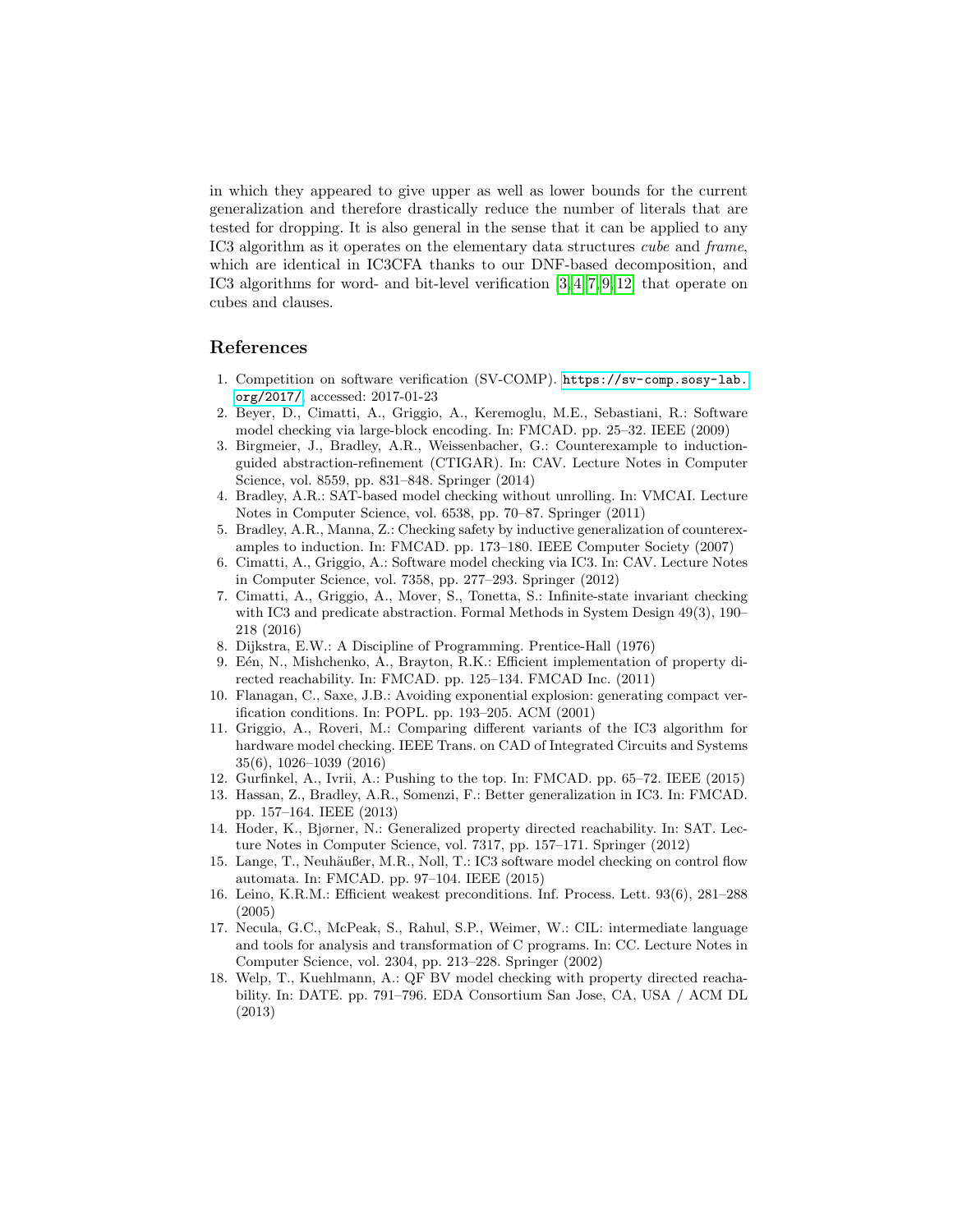## A Appendix: Proofs

Proof (Lemma [1\)](#page-2-1). Given the premises

a) 
$$
F_1 \wedge T_1 \wedge g'_1
$$
 unsatisfiable  
b)  $F_2 \wedge \neg g_2 \wedge T_2 \wedge g'_2$  unsatisfiable

the conclusion must be invalid, i.e. there must be a satisfying assignment to

$$
(F_1 \wedge T_1 \wedge g'_1 \wedge g'_2) \vee (F_2 \wedge \neg (g_1 \wedge g_2) \wedge T_2 \wedge g'_1 \wedge g'_2)
$$
  
\n
$$
\xrightarrow{a)} F_2 \wedge \neg (g_1 \wedge g_2) \wedge T_2 \wedge g'_1 \wedge g'_2
$$
  
\n
$$
\iff F_2 \wedge (\neg g_1 \vee \neg g_2) \wedge T_2 \wedge g'_1 \wedge g'_2
$$
  
\n
$$
\iff (F_2 \wedge \neg g_1 \wedge T_2 \wedge g'_1 \wedge g'_2) \vee (F_2 \wedge \neg g_2 \wedge T_2 \wedge g'_1 \wedge g'_2)
$$
  
\n
$$
\xrightarrow{b)} F_2 \wedge \neg g_1 \wedge T_2 \wedge g'_1 \wedge g'_2
$$

Given the premises a) and b) we cannot preclude that this formula has no satisfying assignment. For example we don't know anything about the relationship between  $F_2$  and  $\neg g_1$ , so they may share common states. One of these common states may also have a  $T_2$ -successor that is in  $g'_1 \wedge g'_2$  and so the formula may be satisfied. This means that the conclusion of Lemma [1](#page-2-1) is not valid and thus generalization does not preserve inductivity as given in Def. [4.](#page-2-3)

To prove the correctness of Th. [1,](#page-6-0) we use the following auxiliary lemma:

#### <span id="page-16-0"></span>Lemma 5.

For GCL command C without  $\Box$  and cube c:  $dn f(wp(C, c)) = wp(C, c)$ , where  $dnf(\varphi)$  converts the quantifier-free first-order formula  $\varphi$  into DNF.

*Proof (Lemma [5\)](#page-16-0).* Note that the GCL command  $\mathcal C$  contains no choice. We prove the lemma by structural induction over  $\mathcal C$  without the choice case.

 $-$  C = (Assume b):

$$
dnf(wp(\text{Assume } b, c))
$$
  
=  $dnf(c \wedge b)$   
=  $c \wedge b$   
=  $wp(\text{Assume } b, c)$ 

 $- C = (x := a):$ 

$$
dnf(wp(x := a, c))
$$
  
= 
$$
dnf(c[x \mapsto a])
$$
  
= 
$$
c[x \mapsto a]
$$
  
= 
$$
wp(x := a, c)
$$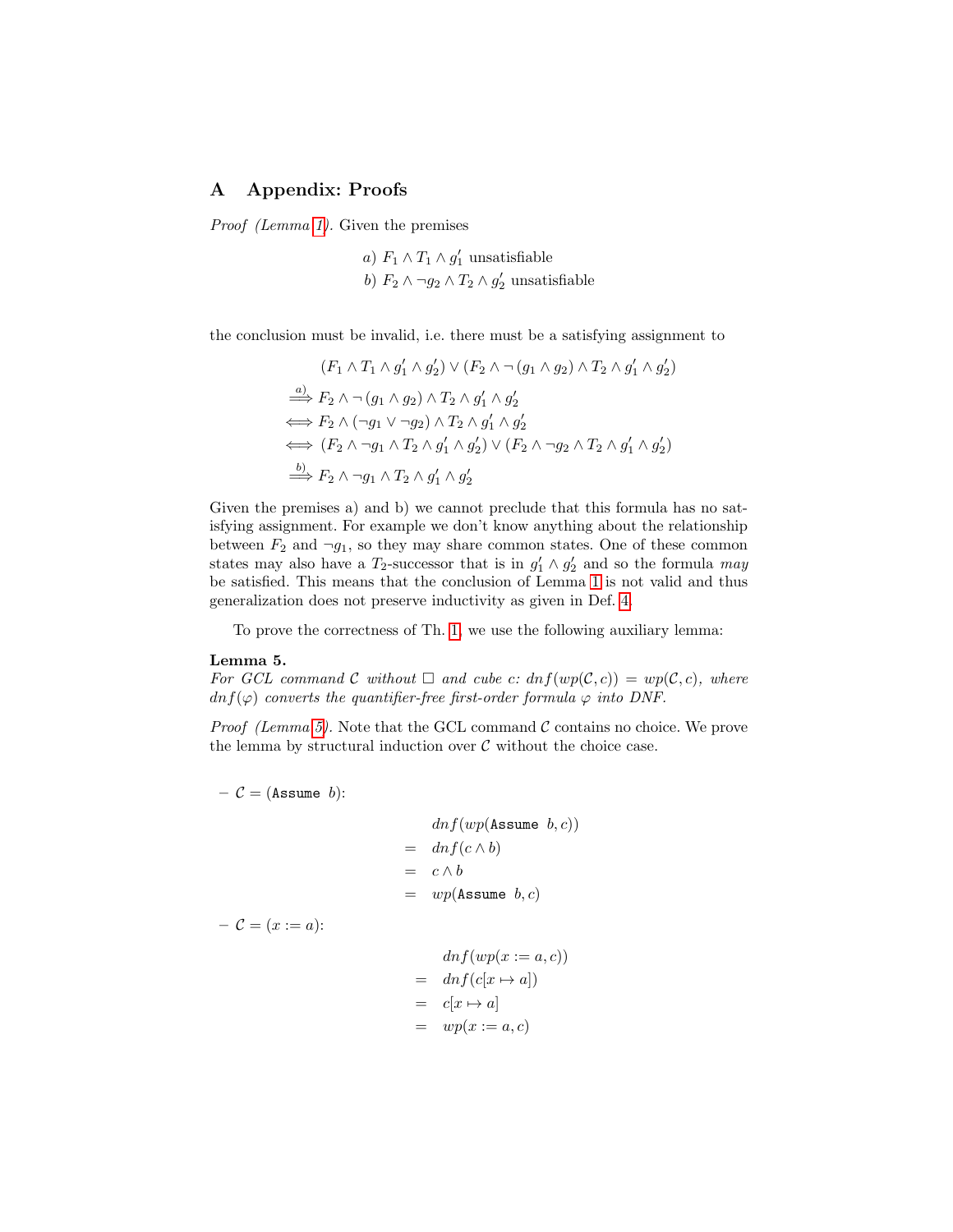$$
C = (C_1; C_2):
$$
  
\n
$$
= \frac{dnf(wp(C_1; C_2, c))}{drf(wp(C_1, wp(C_2, c)))}
$$
  
\n
$$
= \frac{wp(C_1, wp(C_2, c))}{wp(C_1; C_2, c)}
$$
 (by hypothesis)  
\n
$$
= \frac{wp(C_1; C_2, c)}{wp(C_1; C_2, c)}
$$

Proof (Theorem [1\)](#page-6-0).

$$
dnf(wp(C, c))
$$
  
=  $dnf(\bigvee \{wp(C', c) | C' \in split(C)\})$   
=  $\bigvee \{dnf(wp(C', c)) | C' \in split(C)\}$   
=  $\bigvee \{wp(C', c) | C' \in split(C)\}$  (Lemma 5)

Proof (Lemma [2\)](#page-7-0).

$$
\exists \bar{c} \in Cube. \ \neg \bar{c} \in F_{(i-1,\ell)} \land \bar{c} \subseteq wp(\mathcal{C}, c)
$$
\n
$$
\Rightarrow \exists \bar{c} \in Cube. \ unsat(F_{(i-1,\ell)} \land \bar{c}) \land \bar{c} \subseteq wp(\mathcal{C}, c)
$$
\n
$$
\Rightarrow \ unsat(F_{(i-1,\ell)} \land wp(\mathcal{C}, c))
$$
\n
$$
\Rightarrow \text{relIndAlt}_{e}(F_{(i-1,\ell)}, c) \qquad \text{(Def. 7)}
$$
\n
$$
\Rightarrow \text{relInd}_{e}(F_{(i-1,\ell)}, c) \qquad \text{(Lemma 4)}
$$

Proof (Lemma [3\)](#page-7-1). We prove Lemma [3](#page-7-1) by structural induction over GCL command  $\mathcal C$  without choice.

 $C =$  Assume b:

$$
wp(\text{Assume } b, c_1 \wedge c_2)
$$
  
=  $(c_1 \wedge c_2) \wedge b$   
=  $(c_1 \wedge b) \wedge (c_2 \wedge b)$   
=  $wp(\text{Assume } b, c_1) \wedge wp(\text{Assume } b, c_2)$ 

 $-\mathcal{C} = x := a$ :

$$
wp(x := a, c_1 \wedge c_2)
$$
  
=  $(c_1 \wedge c_2)[x \mapsto a]$   
=  $c_1[x \mapsto a] \wedge c_2[x \mapsto a]$   
=  $wp(x := a, c_1) \wedge wp(x := a, c_2)$ 

–  $\mathcal{C} = \mathcal{C}_1; \mathcal{C}_2$ :

$$
wp(C_1; C_2, c_1 \wedge c_2)
$$
  
= 
$$
wp(C_1, wp(C_2, c_1 \wedge c_2))
$$
  
= 
$$
wp(C_1, wp(C_2, c_1) \wedge wp(C_2, c_2))
$$
 (by hypothesis)  
= 
$$
wp(C_1; C_2, c_1) \wedge wp(C_1; wp(C_2, c_2))
$$
 (by hypothesis)  
= 
$$
wp(C_1; C_2, c_1) \wedge wp(C_1; C_2, c_2)
$$